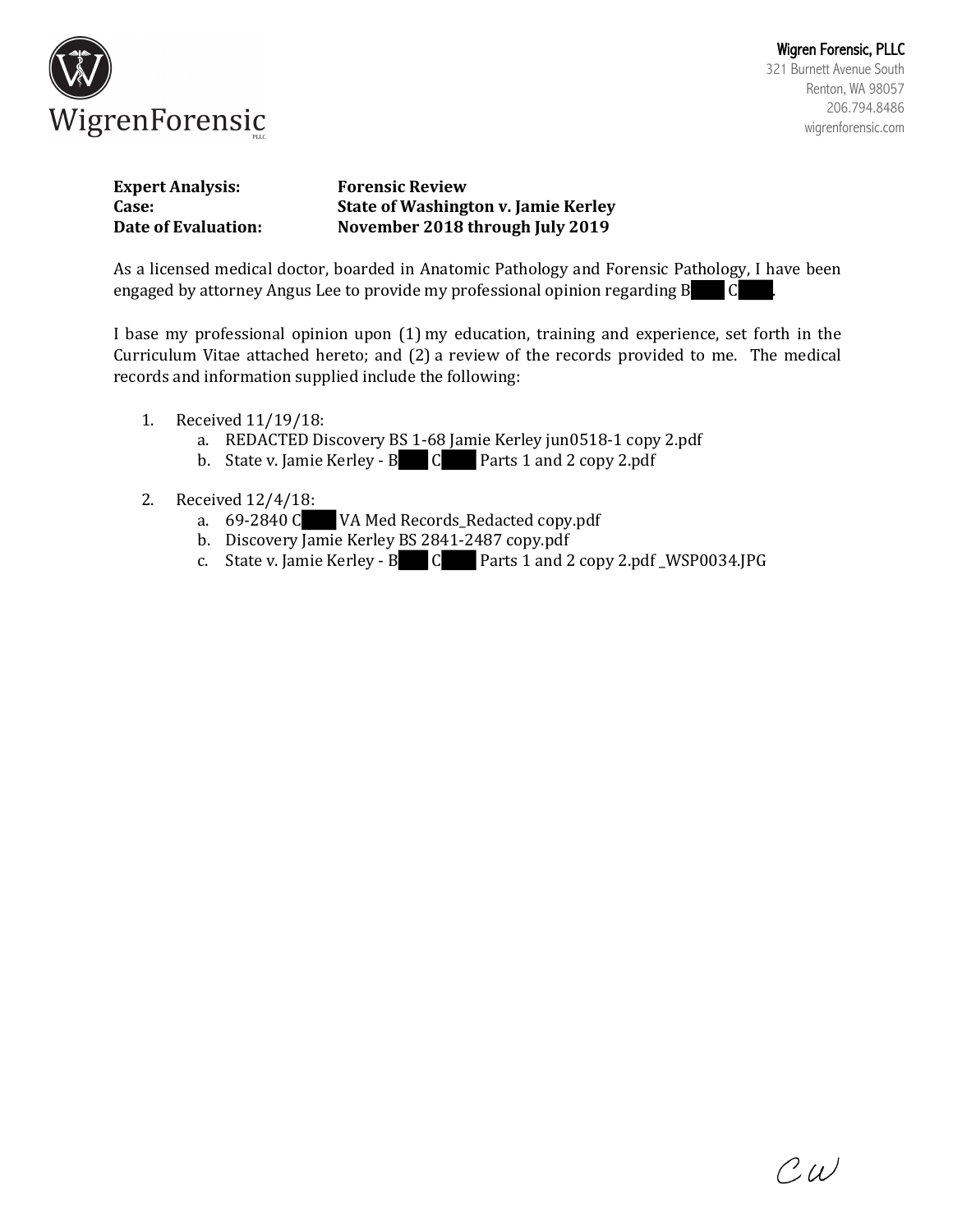

# **Opinions:**

# 1. Road rage and anger management issues: PRESENT (longstanding)

- a. Road rage has been an ongoing issue for at least 15 years prior to the motor vehicle accident on  $5/4/2017$ . Mr. C first disclosed his road rage to clinicians on 7/16/2001.
- b. On 2/21/2018, nine months after the motor vehicle accident, he confides during a neuropsychology consult of his "new onset of PTSD liked symptoms that are particularly activated when he drives by the accident site," but paradoxically, despite his "new onset of PTSD liked symptoms" he continues to have "difficulty managing his irritability especially while driving."

# 2. **Ingestion of opioids while driving: PRESENT (longstanding)**

a. Mr.  $C$  has been cautioned about driving under the influence by clinicians since  $1/18/2011$ . On that date, he told clinicians that "he intended to drive home because he was chronically taking morphine and that he was capable of driving safely." Despite Mr. C 's confidence in his ability to drive while under the influence of opioids, the clinician "strongly advised him to think of the safety of other drivers."

### 3. Post-concussive syndrome: NOT PRESENT

a. Neuropsychology consultation on  $2/21/2018$  confirms that "cognitive complaints are related to a number of medical and psychological risk factors," rather than post concussive syndrome.

# 4. Left elbow tenderness (2005) and left elbow atypical epicondylitis (6/2017): PRESENT **(longstanding)**

a. Mr. C has had issues with his left elbow since  $9/7/2005$ . This is not a new medical issue. On 6/6/2017, a month after his motor vehicle accident, he again has complaints of left elbow pain. However, the clinician is perplexed by his presentation since it is an "atypical lateral epicondylitis (left)" that "should not cause the hand and forearm to weaken to the extent he talks about," and "certainly should not cause tingling in the neck." An independent medical examination may assist in clarifying the "atypical" presentation of Mr.  $C$  's left elbow complaint.

### 5. **Epicondylitis, right elbow: PRESENT** (1/2013)

a. On  $1/22/2013$ , Mr. C was diagnosed with epicondylitis of the right elbow. He stated that it was so debilitating that it "affects his ability to play pool." The clinician documented that it was due to the "repetitive motion playing pool." It was not the result of a motor vehicle accident. His treatment was an "elbow strap and wrist splint."

### 6. **Dizziness: PRESENT (longstanding)**

a. Mr. C has been treated for dizziness and vertigo since  $8/12/2010$ . On  $11/1/2010$ , he had an "episode when he was playing pool whereby, he 'leaned over' the table and 'passed out," causing concern. This is a longstanding medical issue and not necessarily a new symptom arising from the motor vehicle accident.

 $\mathcal{CW}$  Page 2 of 27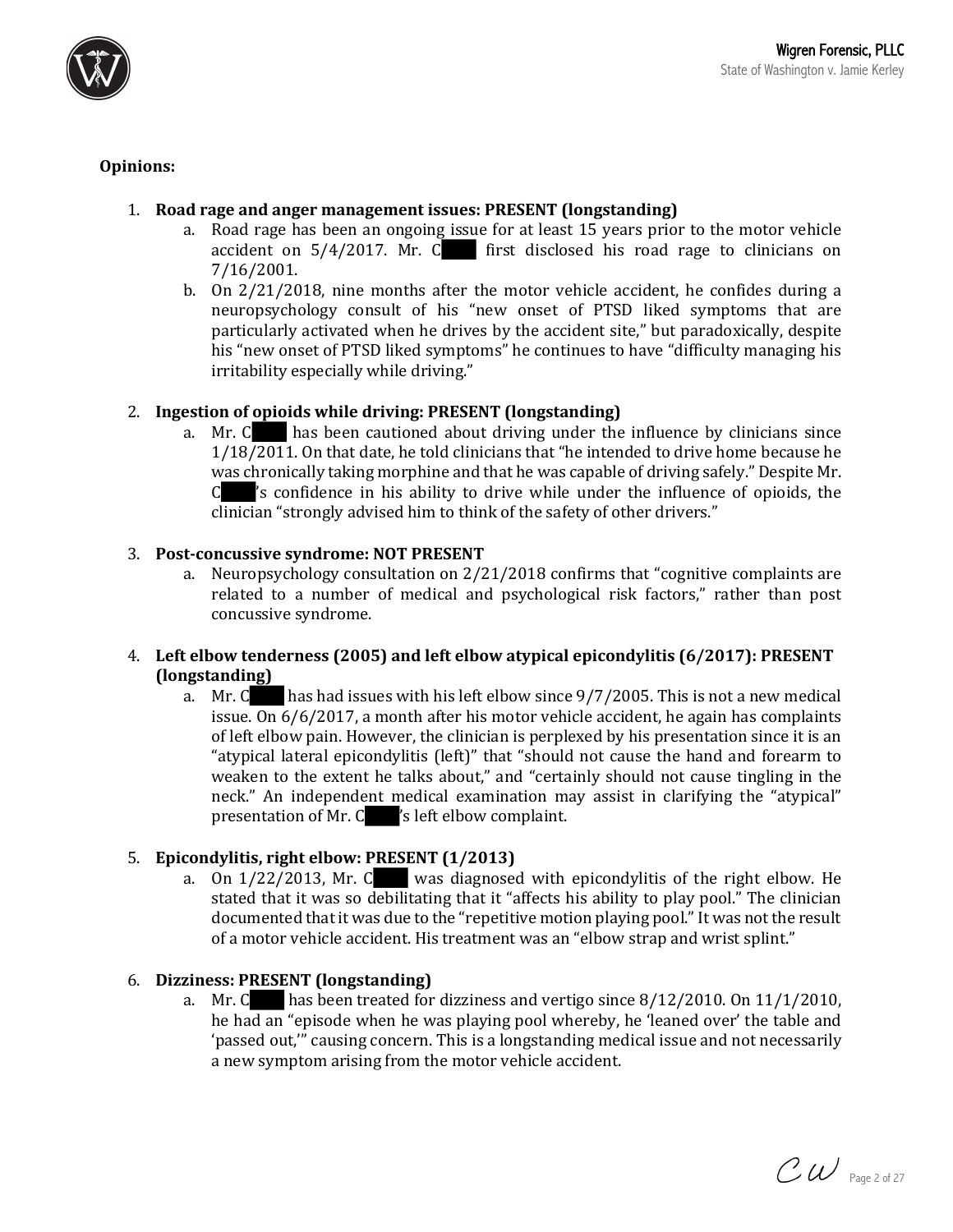

# 7. Loss of consciousness: ABSENT

a. Mr. C  $\gamma$ 's initial presentation for "lightheadedness" was on  $1/29/2011$ . Since then he has been evaluated for "lightheadedness" numerous times. On the day of the motor vehicle accident on  $5/4/2017$ , Mr. C reported "No ... loss of consciousness." Likewise, he reported "No loss of consciousness" on  $5/26/2017$ , and  $9/21/2017$ ("negative for loss of consciousness"). On  $8/27/2018$ , more than a year after his motor vehicle accident, Mr.  $\mathsf C$  states that, "Yes, I did, I lost consciousness, for an undetermined amount of time I blacked out. Five seconds, 30 seconds, I don't know. Okay? But that was all after the accident. It happened then after the gentleman hit me the second time." His recollection of his state of consciousness at the time of the motor vehicle accident has apparently been altered by the passage of time.

### 8. **Headaches: PRESENT (longstanding)**

a. Mr.  $\text{C}$  has had issues with headaches since 11/6/2000 when he complained of "daily episodes of headache." On  $6/8/2016$ , a year prior to the accident, he again complains of "frequent new headaches left sided." This is a longstanding medical issue and not necessarily a new symptom arising from the motor vehicle accident.

# 9. **Ringing/tinnitus: PRESENT (longstanding)**

a. Mr. C has had multiple issues with tinnitus since  $8/12/2010$ . On  $8/27/2018$ , over a year after the motor vehicle accident, he states that "I've never had ringing in my ears." This is a longstanding medical issue and not necessarily a new symptom arising from the motor vehicle accident.

### 10. Photophobia/light sensitivity: PRESENT (longstanding)

a. Mr. C has had issues with photophobia since  $8/30/2010$ . This is a longstanding medical issue and not necessarily a new symptom arising from the motor vehicle accident.

### 11. **Sexual function: PRESENT (longstanding)**

a. On  $8/24/2006$ , Mr. C is made aware that "opiate medicines can decrease sex drive" and sexual arousal." Despite this warning he continues unabated testosterone injections since 2005. His sexual function is a longstanding medical issue and not necessarily a new symptom arising from the motor vehicle accident.

### 12. **Cervical neck strain and left shoulder pain: PRESENT (longstanding)**

a. Mr.  $C$  has had issues with "chronic cervical pain" since  $4/19/2000$ . This is a longstanding medical issue and not necessarily a new symptom arising from the motor vehicle accident.

### 13. **Secondary gain: POSSIBLY PRESENT**

a. Psychiatric consultation documents that a "contributing factor is his history of abuse as a child requiring hospitalization and transfer to another home; this may suggest some secondary gain via the sick role is at work here. Therefore, this is a complex biopsychosocial situation for this gentleman." Independent psychiatric consultation can assist in confirming this clinician's suspicion that secondary gain is associated with his medical issues.

 $\mathcal{CW}$  Page 3 of 27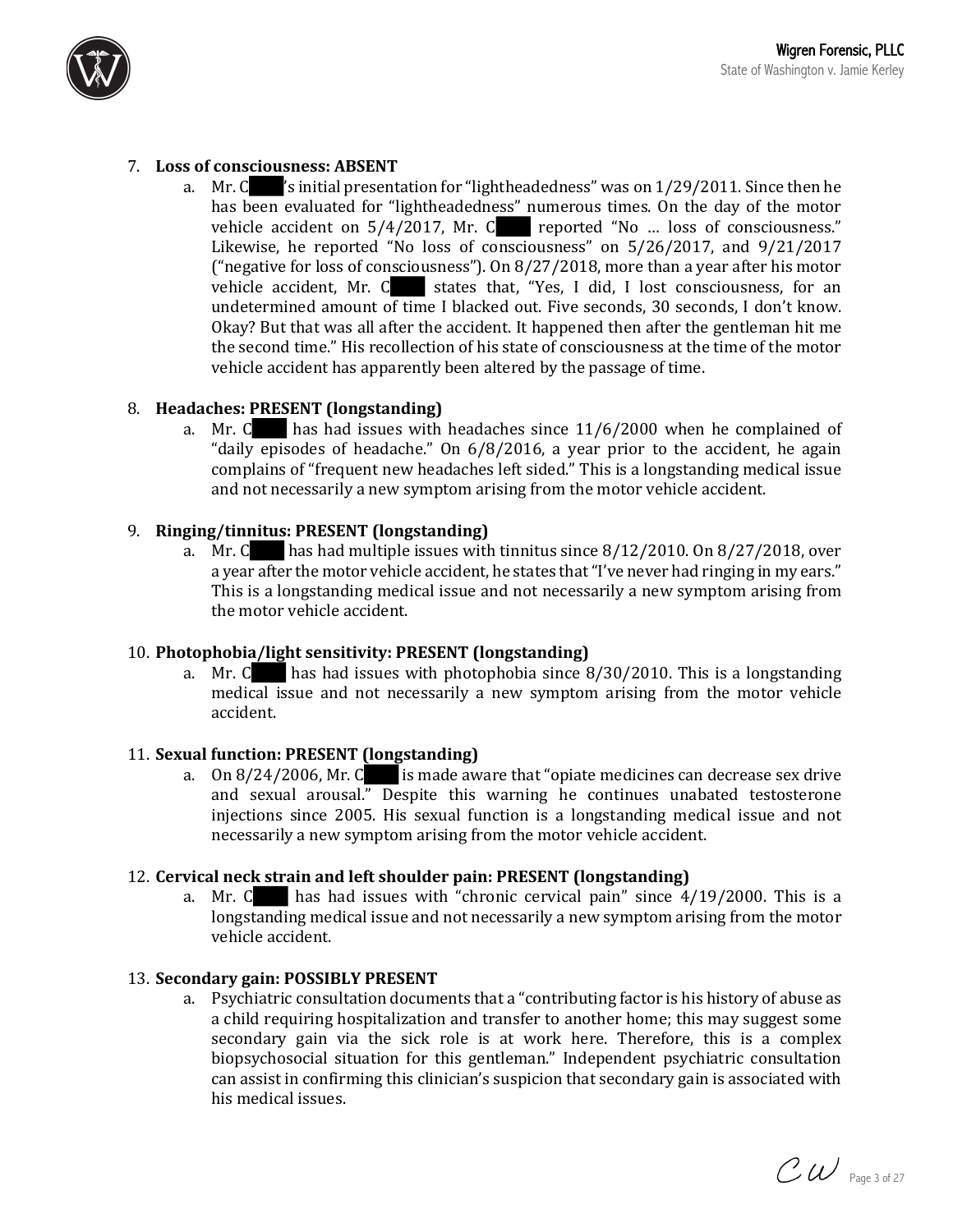

# 14. **Hyperalgesia: PRESENT (longstanding)**

a. Mr. C suffers from hyperalgesia likely related to chronic opioid use. This can cause an increased sensitivity to stimuli that would not normally cause pain and can heighten the pain response and perception of pain. This makes the interpretation of pain as it relates to injury problematic for clinicians. For example, hyperalgesia may be the cause of the "atypical lateral epicondylitis (left)" that "should not cause the hand and forearm to weaken to the extent he talks about," and "certainly should not cause tingling in the neck." Any pain attributed by Mr.  $C$  to the motor vehicle accident should be  $\frac{1}{\pi}$  interpreted in the context of his underlying opioid associated hyperalgesia.

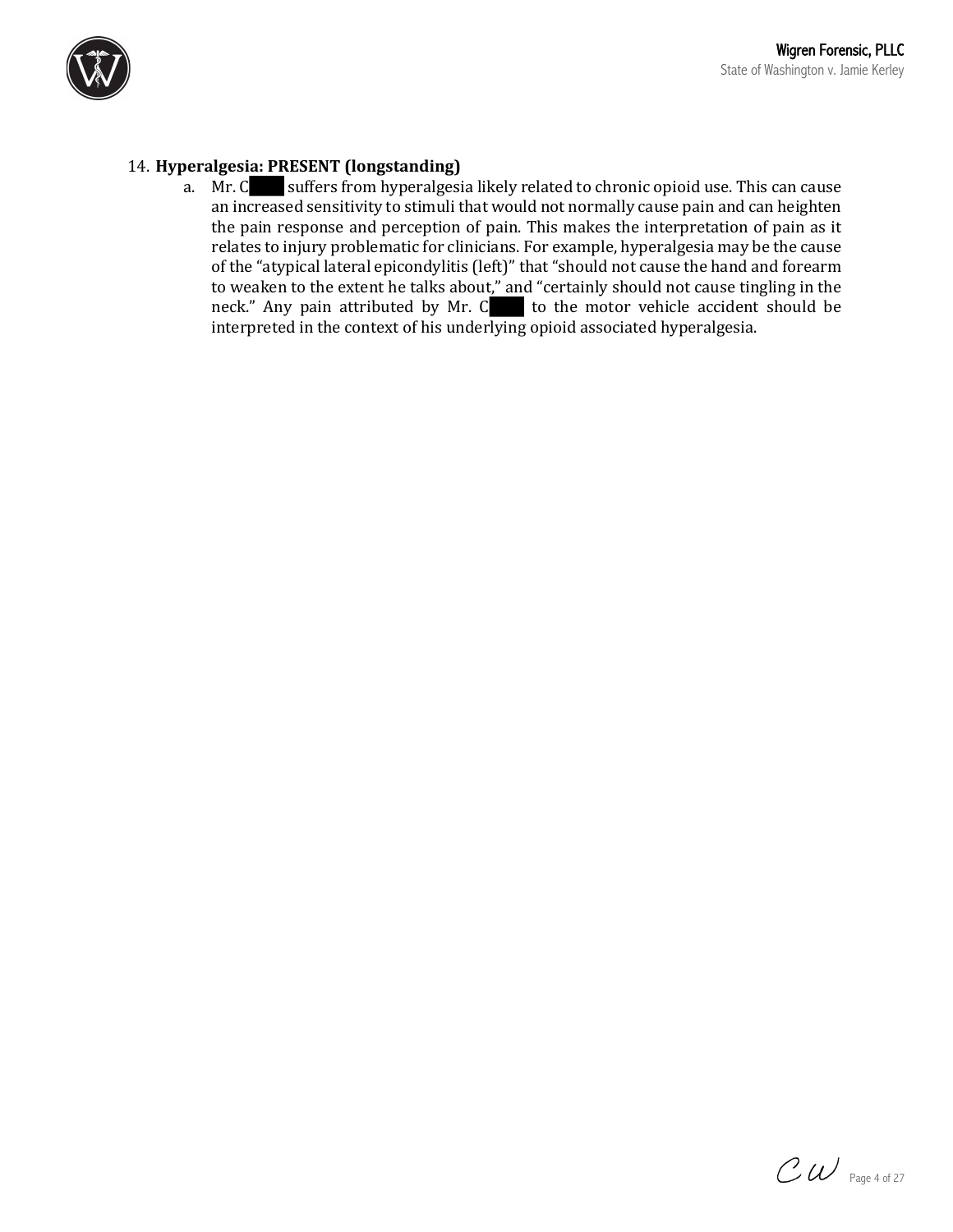

## **Road rage and anger management issues: PRESENT (longstanding)**

### **7/16/2001: "does admit to periods of 'road rage'"**

Psychiatry outpatient note documents that Mr.  $C$  acknowledgment "that there is a large amount of marital strife. He states that he is very irritable and **gets very angry with his wife**. They often get into verbal arguments. He tells me that his **wife has suggested to him that he go see somebody in Anger Management in order to control his anger**. He assures that he has never hurt his wife or thought about physically assaulting her. Apparently, **he is prone to getting very angry** and **does admit to periods of 'road rage'** although he says that as his age has progressed, this has gotten better."

### **1/5/2005: "concerned with increasing irritation for 3-4 months"**

Physical medicine rehabilitation documents that his wife is "concerned with increasing **irritation for 3-4 months** spouse wonders if it's medications. Will enter into anger **management**."

#### **1/06/2005: "long term anger management issues worse over last 3-4 months"**

He is given a provisional diagnosis of "anger outbursts." Clinician orders anger management classes for Mr. C documenting that "Reason for request: has **long term anger management issues worse over last 3-4 months**," with request to "please enter into class."

#### **7/28/2005: "no showed anger management classes"**

Clinician documented that Mr. C was "**no showed anger management classes**."

#### **6/30/2009:** "**some road rage while driving" "does admit to periods of 'road rage'"**

Psychiatry outpatient note documents Mr. C is chief complaint of "I have problems with **anger**." Documented that "Patient was referred by Dr. Kaul, his rehabilitation doctor, for evaluation of anger management and irritability." Noted that Mr. C relates that "he has had other **episodes of anger**, both with family, mostly his children, and **some road rage while driving**. Patient was seen on a MAC intake on 7/16/2001 for depression and irritability. He feels that, if anything, his anger and irritability may have improved some since 2001 but continues to be a problem for him." Mr. C states that "he has had a **history of irritability and anger problems from a young age**. He feels that there has been improvement in this but he **continues to have outbursts of road rage** and difficulty with his teenage children," yet, despite his ongoing anger **issues, "he prefers not to attend Anger Management Classes** again." Mr. C remarked that "he did attend Anger Management Classes around 2002 and it was no help." Noted that "he feels that there has been improvement in this but he **continues to have outbursts of road rage**." Psychiatrist documents that "his **wife has suggested to him that he go see somebody in Anger Management** in order to control his anger." Documented that "he is prone to getting very angry and **does** admit to periods of 'road rage' although he says that as his age has progressed, this **has gotten better**." Documented that "We have also discussed Anger Management Classes which

 $\mathcal{CW}$  Page 5 of 27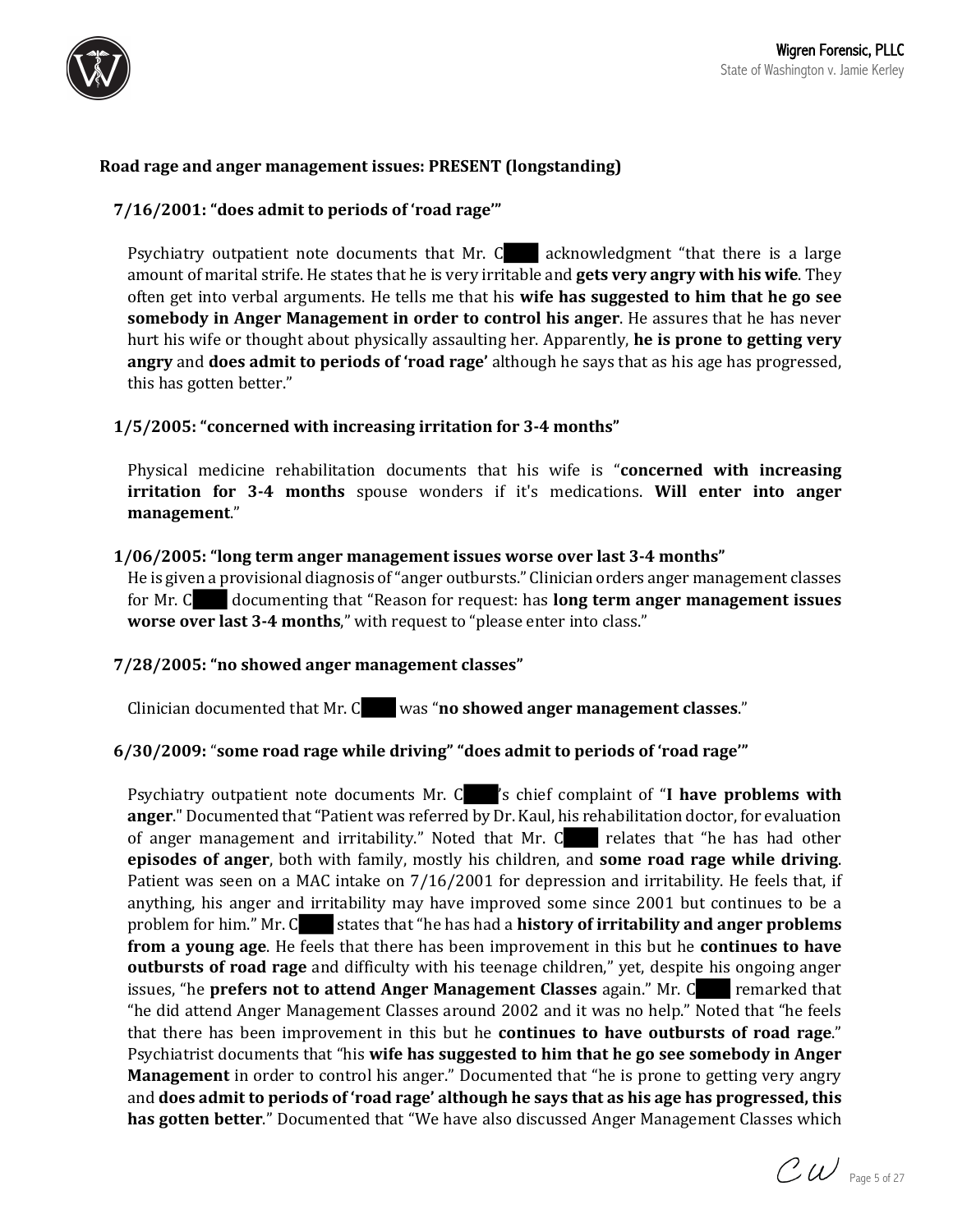

he wanted to think about prior to being referred, as well as some brief supportive psychotherapy within the context of the General Medicine Psychiatry Clinic."

### **9/21/2009:** "**follow up for treatment of depression and irritability"**

Psychiatry outpatient note documents that Mr. C was "seen today for **follow up for treatment of depression and irritability** as well as to establish care with myself as a new provider." Documented that "he reports improvement in irritability on citalopram and says he has not had any episodes of anger since starting this medication. He describes himself as 'more laid back and relaxed.'"

### **10/7/2010: "I have pretty over the top anger issues"**

Mental health outpatient note documents Mr. C <sup>2</sup>s subjective complaint as "I have pretty over **the top anger issues**." Documented that he "reports experiencing increased stress resulting from discord with his son," and that his "son started yelling at me.... he is disrespectful.... I let him walk all over me... **we almost got into a fist fight**." He states that "he completed Anger Management class at the VA and states, 'I learned useful tools, but I still have issues.""

### **4/27/2017: "seems to get more moody and angry"**

Nursing telephone encounter note documents Mr.  $C$  's concern that "since he has went down on his pain meds **seems to get more moody and angry**."

#### 5/4/2017: "more problems with anger"

Primary care outpatient note documents  $Mr.C$  is "Decreasing pain medications with morphine immediate release. Patient feels he is having severe withdrawal at 120mg daily of morphine. Having **more problems with anger**, depression and anxiety. Having significant problems with tremors, anxiety and hyperadrenergic response."

### **2/21/2018: "difficulty managing his irritability especially while driving"**

Neuropsychology consult documents that Mr.  $C \rightarrow$  's wife "reported psychological changes since the motor vehicle accident including increased anxiety, **low frustration tolerance, irritability, impatience, and a short fuse all which are new to him**. He seems to over-react to even the smallest frustration. Mrs. C indicated that the patient has **difficulty managing his irritability especially while driving**."

"Psychiatric history is significant for Major Depressive Disorder and **difficulty with anger management**"

 $\mathcal{CW}$  Page 6 of 27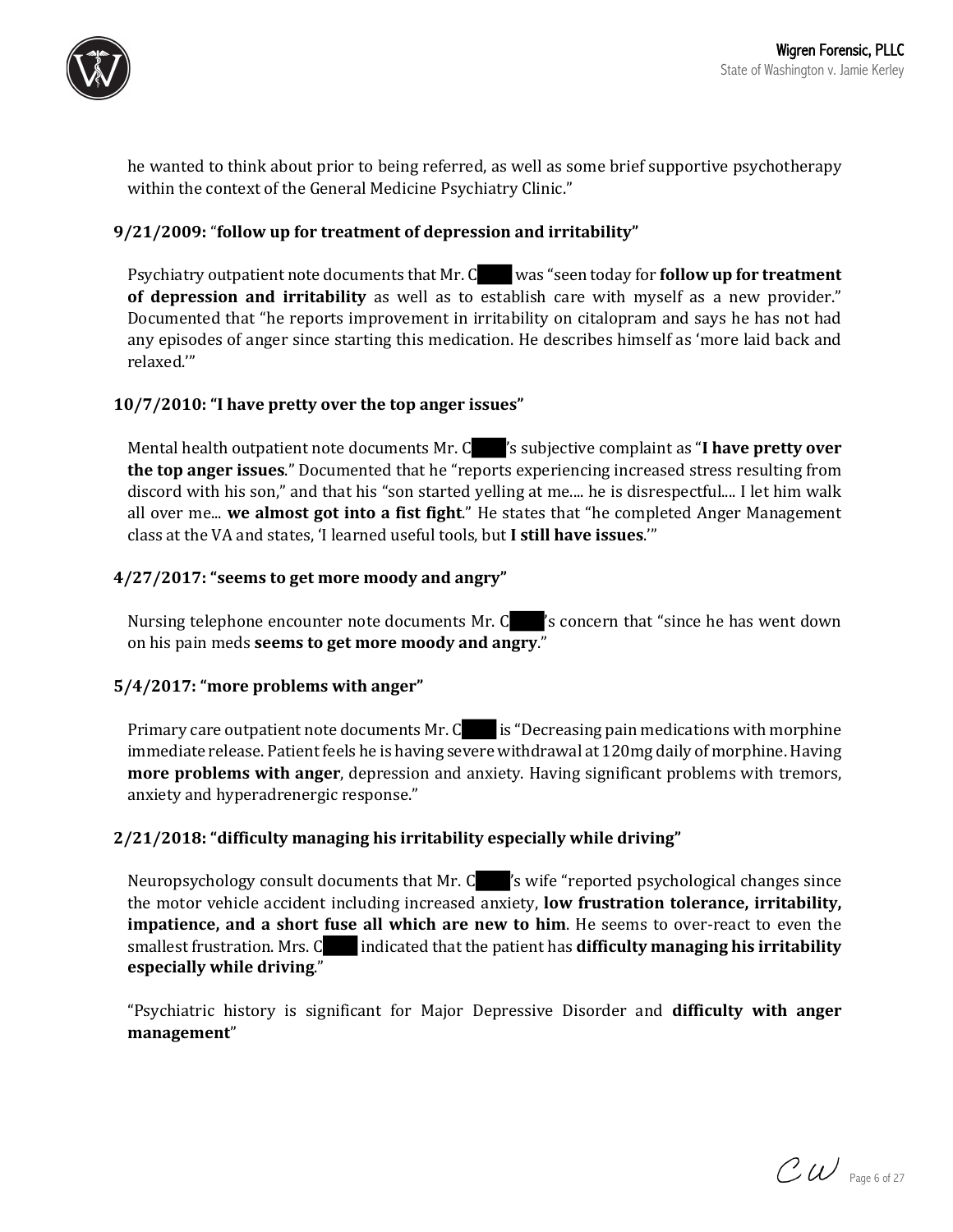

# **Ingestion of opioids while driving: PRESENT (longstanding)**

## **8/28/2008: "Do not drive while taking pain medication"**

Driving: Not for the first 24 hours. **Do not drive while taking pain medication** 

# **1/18/2011:** "intended to drive home" even though provider "strongly advised him to think of the safety of other drivers"

Nursing emergency department triage note documents that "Patient told me that he **intended to** drive home because he was chronically taking morphine and that he was capable of driving safely. I strongly advised him to think of the safety of other drivers and abide by his previous **agreement** 1/18/2011."

### **2/26/2016: "risks of opioid therapy," include "Impaired driving"**

Consent for long-term opioids for pain documents "Other risks of opioid therapy," include admonition that morphine causes "Impaired driving or impaired ability to safely operate machinery."

 $\mathcal{CW}$  Page 7 of 27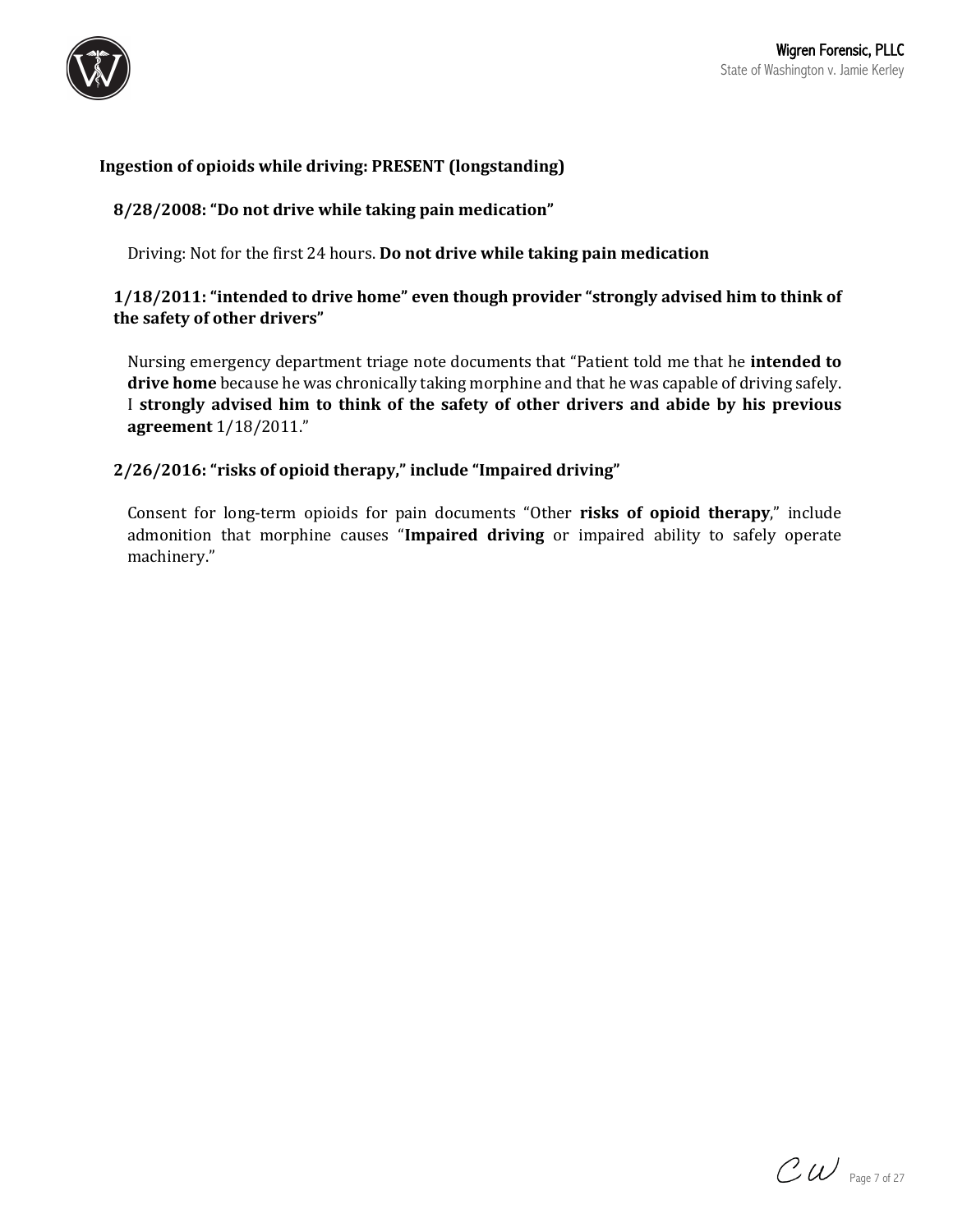

#### **Post-concussive syndrome: NOT PRESENT**

# **2/21/2018: "cognitive complaints are related to a number of medical and psychological risk factors"**

Neuropsychology consultation documents the reason for Mr. C <sup>'s</sup> "mental health referral: neuropsychological testing post-concussive syndrome." Clinician documents that the patient "expressed concern his cognitive complaints might be associated with his May  $4$ , 2017 motor vehicle accident." However, following Dr. Theresa Demadura's assessment, she determined that "the injury Mr.  $C$  described was relatively mild and according to the concussion literature such injuries typically fully resolve in  $6-12$  months." Rather, clinician determined that Mr. C  $\gamma$ 's **cognitive complaints are related to a number of medical and psychological risk factors** that could account for his attentional, tracking, and inhibition weaknesses including Major Depression, PTSD, Anxiety, chronic pain, cerebrovascular risk factors (hypertension, sleep apnea, and hypertriglyceridemia), and cerebellar tonsil hyperintensities. These factors may act individually or in combination to negatively affect the patient's cognitive functioning or his perception of the severity of his deficits. Finally, Mr.  $C$  described longstanding academic difficulty in subjects related to English, as well as similar difficulties in his children, therefore his relative weakness in verbal processing deficits are likely reflective of an undiagnosed verbal learning disorder."

 $\mathcal{CW}$  Page 8 of 27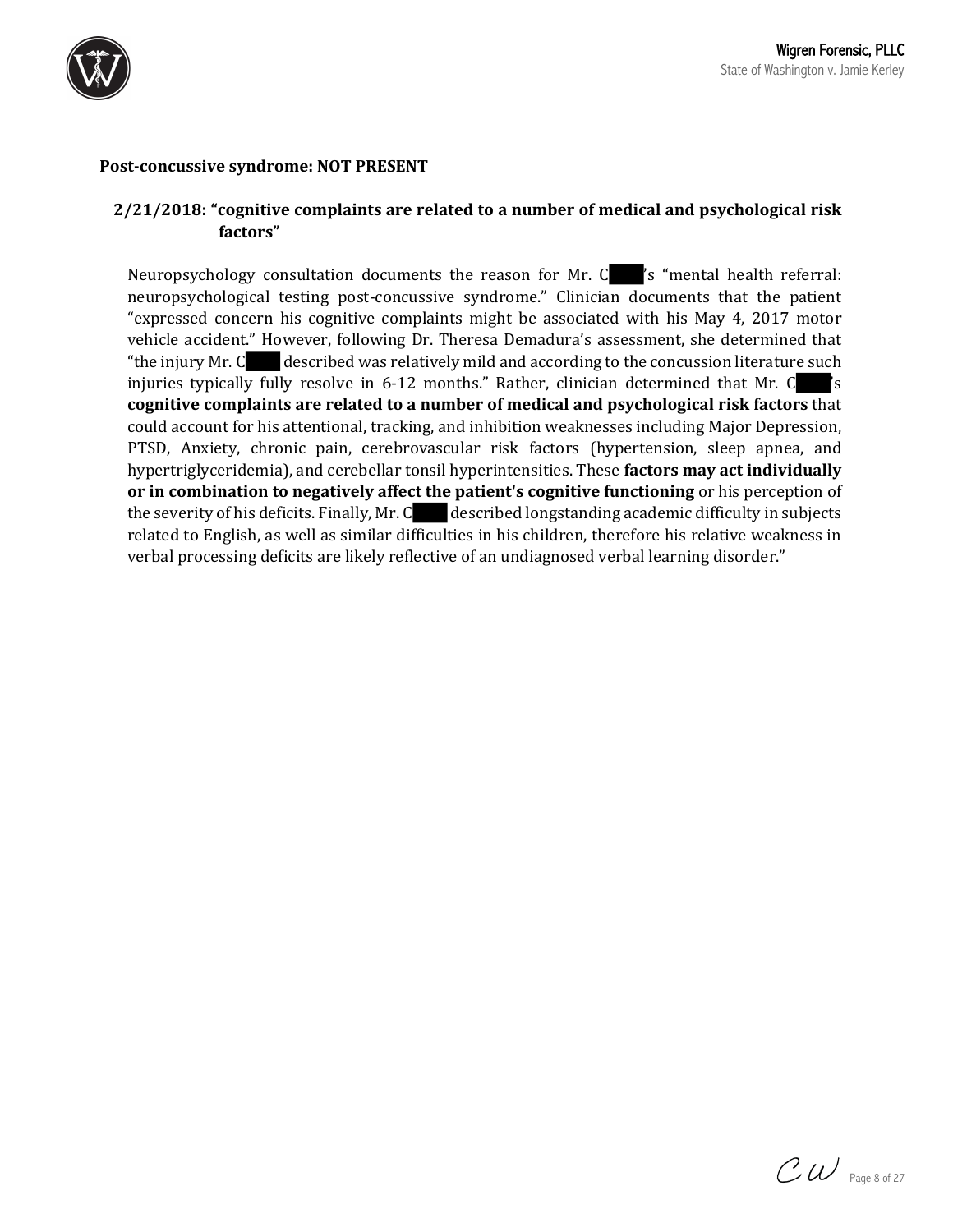

# **Left** elbow tenderness (2005) and left elbow atypical epicondylitis (6/2017): PRESENT **(longstanding)**

# **9/7/2005: "tender medial left elbow" and "elbow pain left"**

"on exam, **tender medial left elbow** joint."

"**elbow pain left** appears joint med, consider injection"

# **6/6/2017: "atypical lateral epicondylitis (left)" that "should not cause the hand and forearm** to weaken to the extent he talks about," and "certainly should not cause tingling in the neck"

Clinician notes that following motor vehicle accident, Mr.  $C$  states "he gets pain in his left lateral elbow along with a weakness of his forearm and hand when he tries to pick things up." Clinician notes that "I would think that this is an **atypical lateral epicondylitis** given location of reproducible tenderness, although that **should not cause the hand and forearm to weaken to the extent he talks about** and **certainly should not cause tingling in the neck**."

# **9/21/2017: "left arm has improved" and "should not cause the hand and forearm to weaken** to the extent that he talks about"

Neurology assessment documents "Patient notes that his **left arm has improved**. He states that he had bumped his outer elbow and had lateral epicondylitis. He noted pain with weakness with grasping an item. He states that he gets intermittent tingling to his thumb and index finger. He states he get a shocking sensation when reaching and grabbing."

"Left arm paresthesia and weakness. Noted without association of neck tingling I think that this is an atypical lateral epicondylitis given the location of reproducible tenderness, although it **should** not cause the hand and forearm to weaken to the extent that he talks about."

"He states that he had bumped his left elbow on the door."

### **4/9/2018:**

"Physical exam and history consistent with left lateral epicondylitis. Issued elbow offloading brace and wrist splint to wear during activity. Also provided patient education regarding condition and HEP. If symptoms do not improve, consider referral to hand OT or hand surgery clinic."

 $\mathcal{CW}$  Page 9 of 27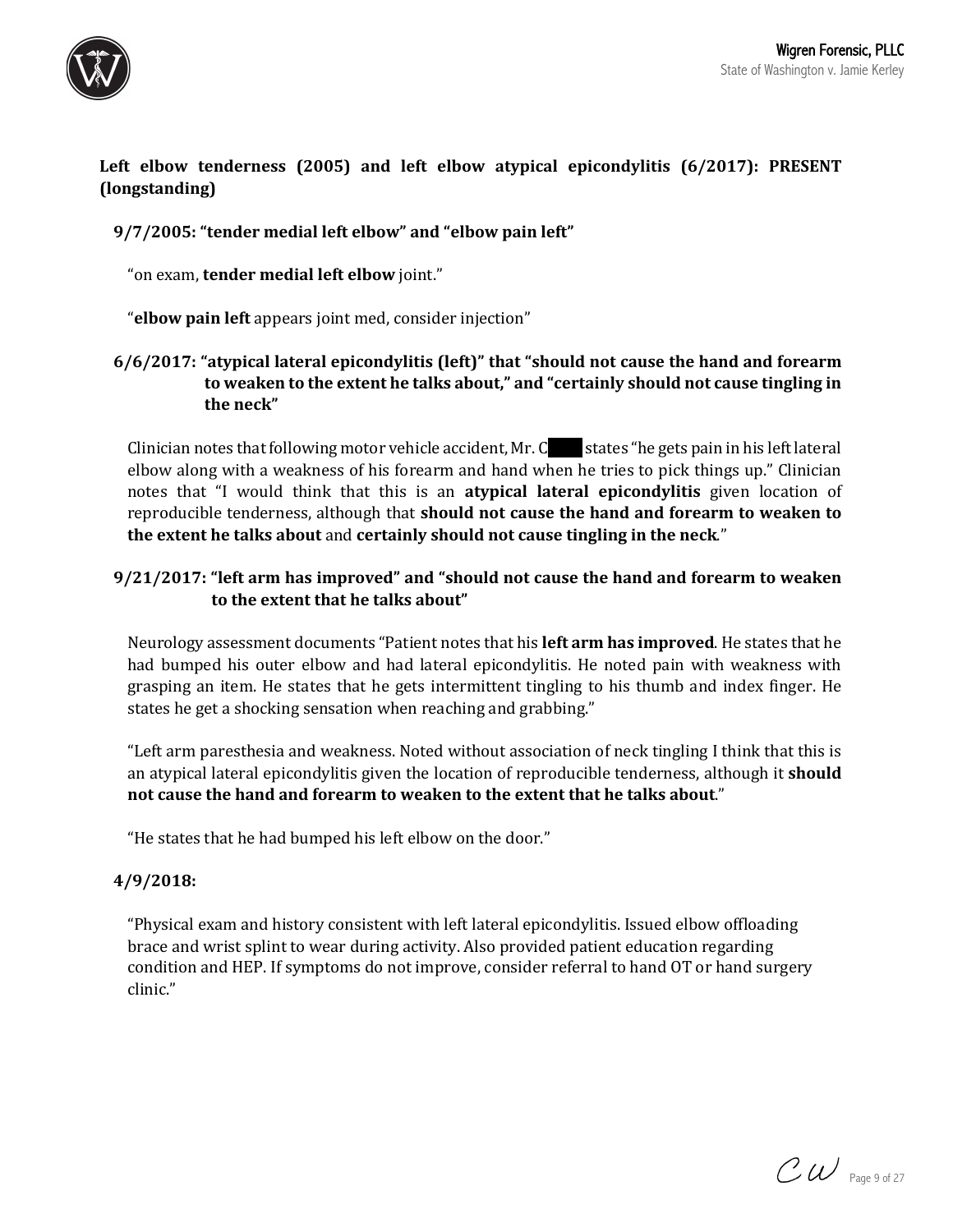

## Epicondylitis, right elbow: PRESENT

# 1/22/2013: "epicondylitis on right," due to "repetitive motion playing pool"

Rheumatology consult documents "history of present illness: bilateral shoulder pain 5-6 years but getting worse and numbness after lying on it for the last 6 months. Affects his ability to play pool. Right elbow medial lateral tenderness."

Physician determines that Mr. C has "medial and lateral **epicondylitis on right**," due to "**repetitive motion playing pool.**" Clinician provides "elbow strap and wrist splint also formal patient evaluation in Vancouver."

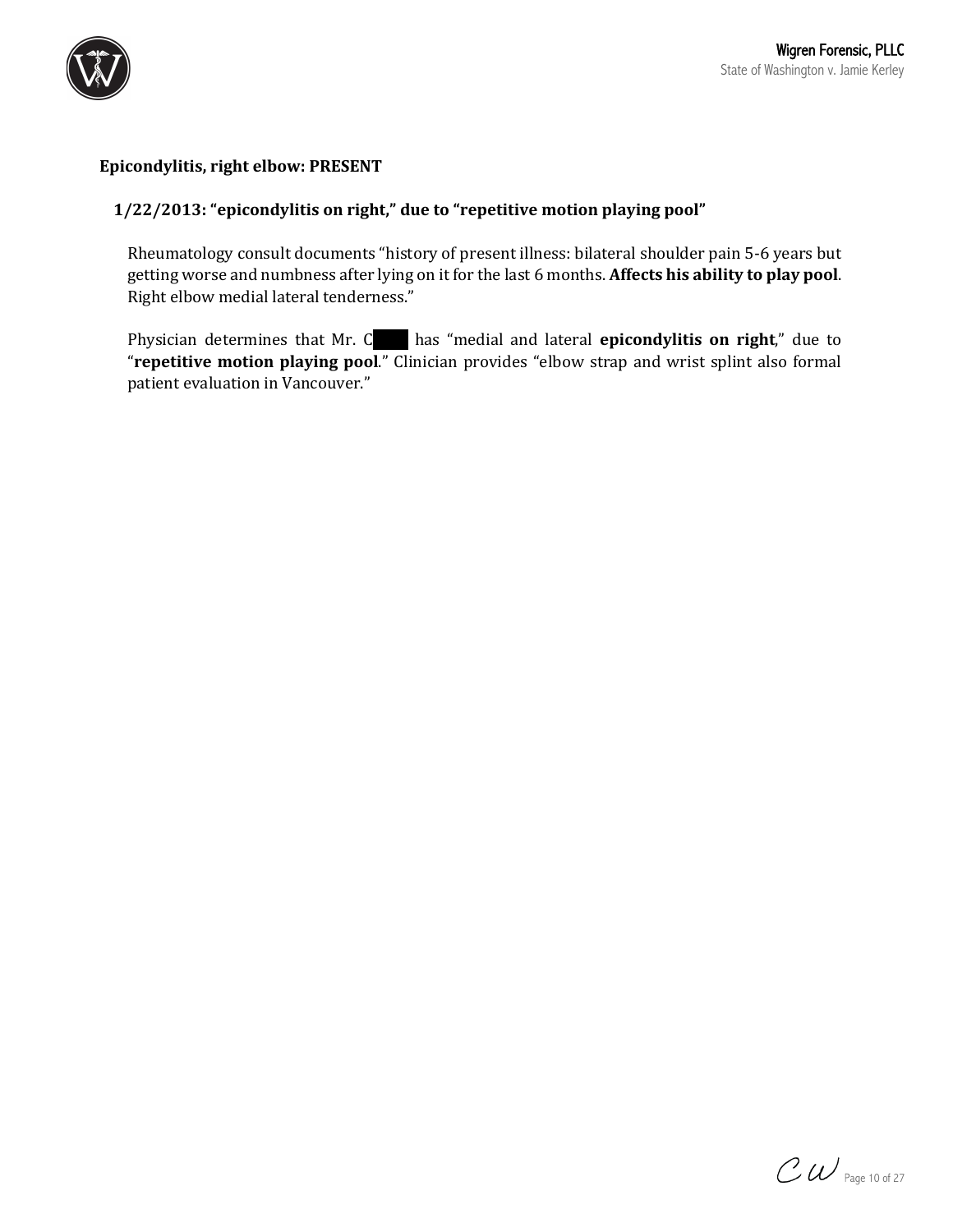

# **Dizziness: PRESENT (longstanding)**

## **8/12/2010: "Patient has true vertigo"**

"Does patient have true vertigo: Yes. Patient has true vertigo"

### **8/13/2010: "dizziness"**

"One of his recent concern was the **dizziness** for which I sought the help of ENT since he also had tinnitus"

### **9/7/2010: "Vertigo"**

"Chief complaint: **Vertigo**"

### **9/10/2010: "dizziness"**

"Chief Complaint: follow up dizziness"

### **9/10/2010: "dizziness"**

"he feels the **dizziness** was brought about by the gemfibrozil and citalopram"

#### **9/10/2010: "dizziness"**

"**dizziness** - explained likely from citalopram which can be transient but him feeling better without it, we can hold/stop it"

### **9/23/2010: "long history of dizziness"**

"Veteran reports he has a **long history of dizziness** when bending down or getting up quickly from a laying or sitting position. Vet reports new prescription of Hydroxyzine for dizziness is helping and is satisfied with this medication and his dizziness is now at baseline"

### **10/5/2010: "dizziness and vertigo"**

"had some **dizziness and vertigo** but that has responded nicely and is much better"

### **11/1/2010: "chronic dizziness"**

"Bupropion was stopped in July by his PCP because of concern this might have been contributing to his complaints of **chronic dizziness**"

 $\mathcal{CW}$  Page 11 of 27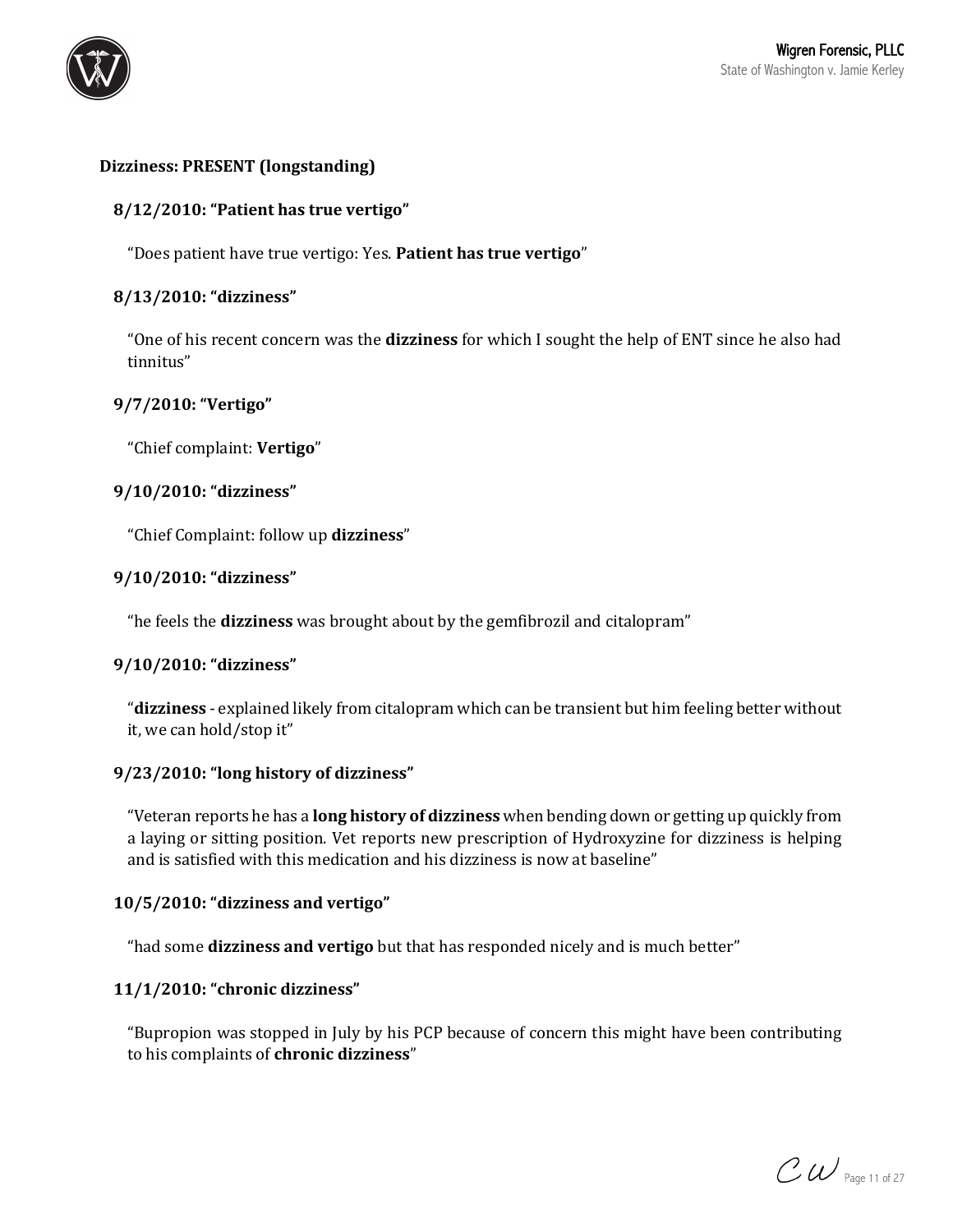

# **11/1/2010: "dizziness"**

"He reports **'dizziness'** since January; he had an episode when he was playing pool whereby, he 'leaned over' the table and 'passed out,' at which point he decided to 'stop every medication but morphine.' He slowly reintroduced each medication and has made a link between this dizziness and Bupropion and Citalopram. Though he still has these 'dizzy spells,' he would not like to restart either medication."

### **1/27/2011: "dizzy for a long time"**

"been feeling light-headed and dizzy for a long time"

# **1/27/2011: "dizziness"**

"He does note some occasional lightheadedness/dizziness."

### **9/9/2011: "lightheadedness"**

"presenting to the emergency department with diaphoresis, blurry vision, lightheadedness, bilateral arm numbness, right arm shaking, and syncope."

"After standing, he had 4-5 seconds of blurred vision and lightheadedness, but no sweating. He did not pass out but felt close to it. He has a long history of lightheadedness (3-4 years)."

### **9/21/2011: "dizziness"**

"patient presented to PVAMC emergency department on  $9/9/2011$  with syncopal episode and **dizziness**."

"Dizziness Orthostatic vital negative. However, patient experiencing significant symptoms for past several weeks, may benefit from readjustment of anti-hypertensive or Holter monitoring."

### **4/3/2012: "dizziness"**

"**Dizziness**"

### **7/23/2013: "dizziness"**

"morning headaches: yes, and dizziness on waking up."

 $CW$  Page 12 of 27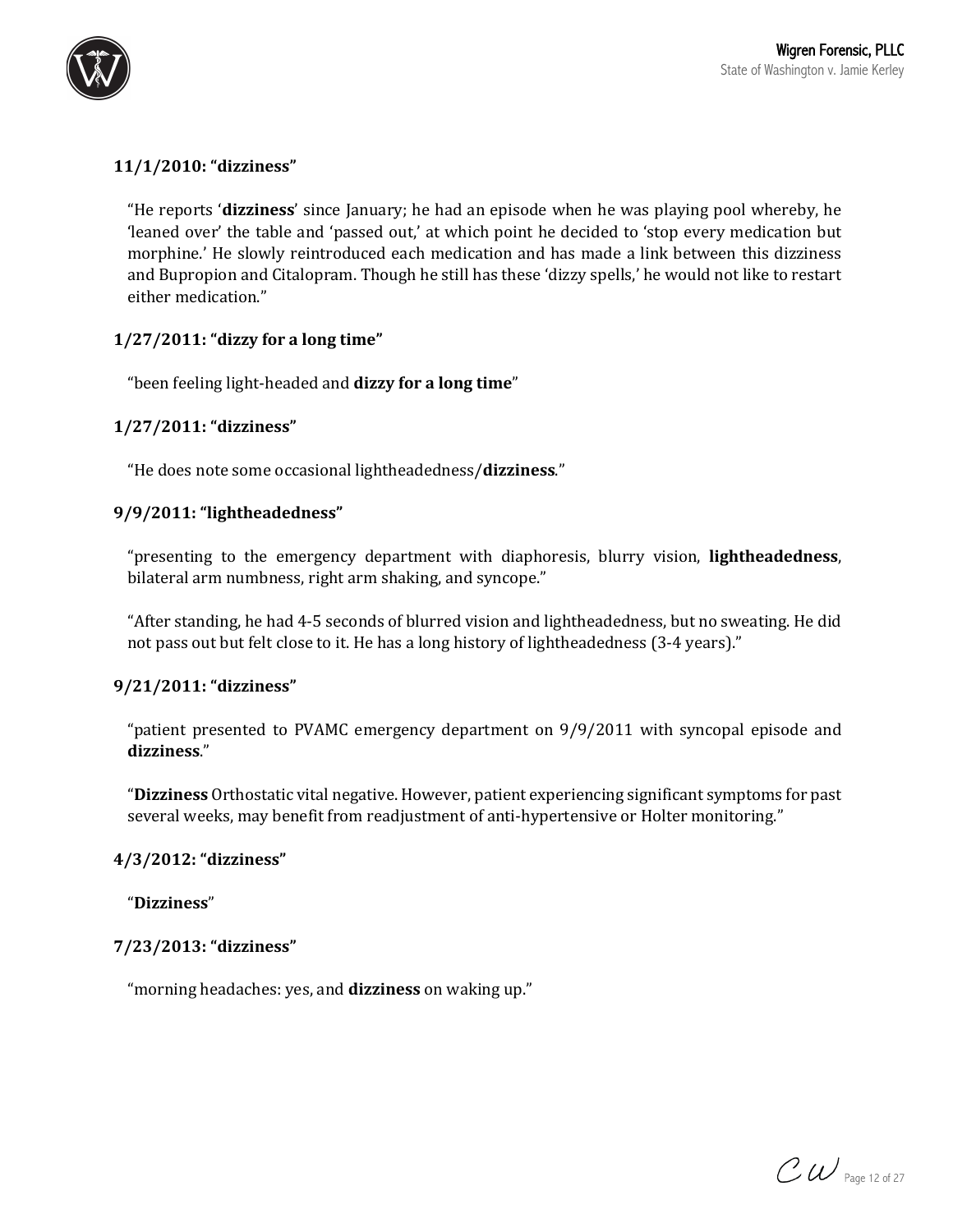

# 10/8/2013: "dizziness" and "severe vertigo" and "extreme vertigo"

"Benign Positional Vertigo (dizziness caused by an inner ear imbalance)"

"The patient is alert in mild acute distress; pale and diaphoretic with **severe vertigo**"

"Complaints of **extreme vertigo** started on Saturday but has worsened since. Patient states he cannot close eyes because he will get disoriented, has had a few near fall incidents today due to 'my equilibrium being off.' Patient states he feels confused and 'can't think straight.'"

### **10/8/2013: "dizziness"**

"Diazepam 2Mg Tab Take Two Tablets By Mouth Twice A Day As Needed For Dizziness Filled: 10/8/13."

### **10/8/2013: "dizziness"**

"45-year-old male patient with **dizziness**. States he woke up 4 days ago moderately dizzy. Denies external motion, but felt like he was spinning around, like he was unsteady and could fall over. Has been dizzy before, but states this is far more severe than usual. Complaints of worsening **dizziness**states it is constant and each time he looks down, up or to either side his dizziness worsens."

"feeling **dizzy** and disoriented for past 5 days. Patient states that he has feel **dizzy**/disoriented when he turns his head from side to side. On Saturday and Sunday was unable to sleep averaged about 2 hours sleep both nights. Last night he went to sleep around 9 p.m. and woke up at  $4:00$ a.m.to go back to sleep around 7:00 a.m. and slept until 3 p.m."

"Meclizine Hcl 25Mg Chew Tab Chew Two Tablets By Mouth Three Times A Day For Dizziness"

### **1/14/2014: "dizziness"**

"Dizziness"

### **2/27/2014: "dizziness"**

"previous medical history: hypertension, obesity, **dizziness**, depression."

### **5/4/2017: "dizzy"**

"Return precautions if new lightheadedness/**dizzy**, chest pain, shortness of breath, nausea/vomiting, abdominal pain, black/bloody stools, gross hematuria, neurologic symptoms."

#### 5/26/2017: "dizziness from the car accident"

"still having ringing and dizziness from the car accident"

 $\mathcal{CW}$  Page 13 of 27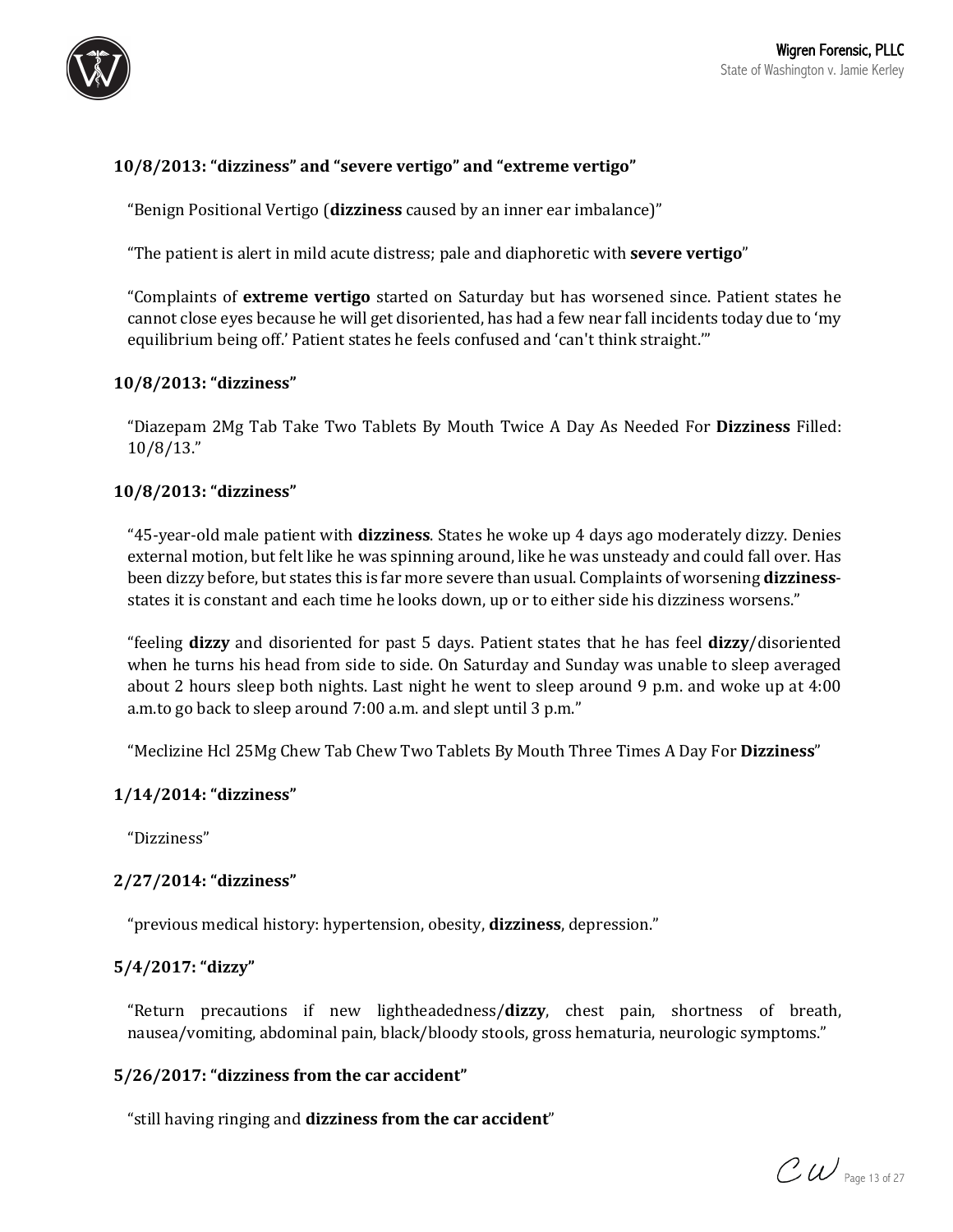

# **2/21/2018: "dizziness"**

"He returned to the local ER on 5/26/18 secondary to persistent symptoms of 'left arm wakens/tingling, **dizziness**/ringing in the ear"

# **8/3/2018: "Dizzy spells" are "getting worse."**

"**Dizzy spells** and fatigue are **getting worse**."

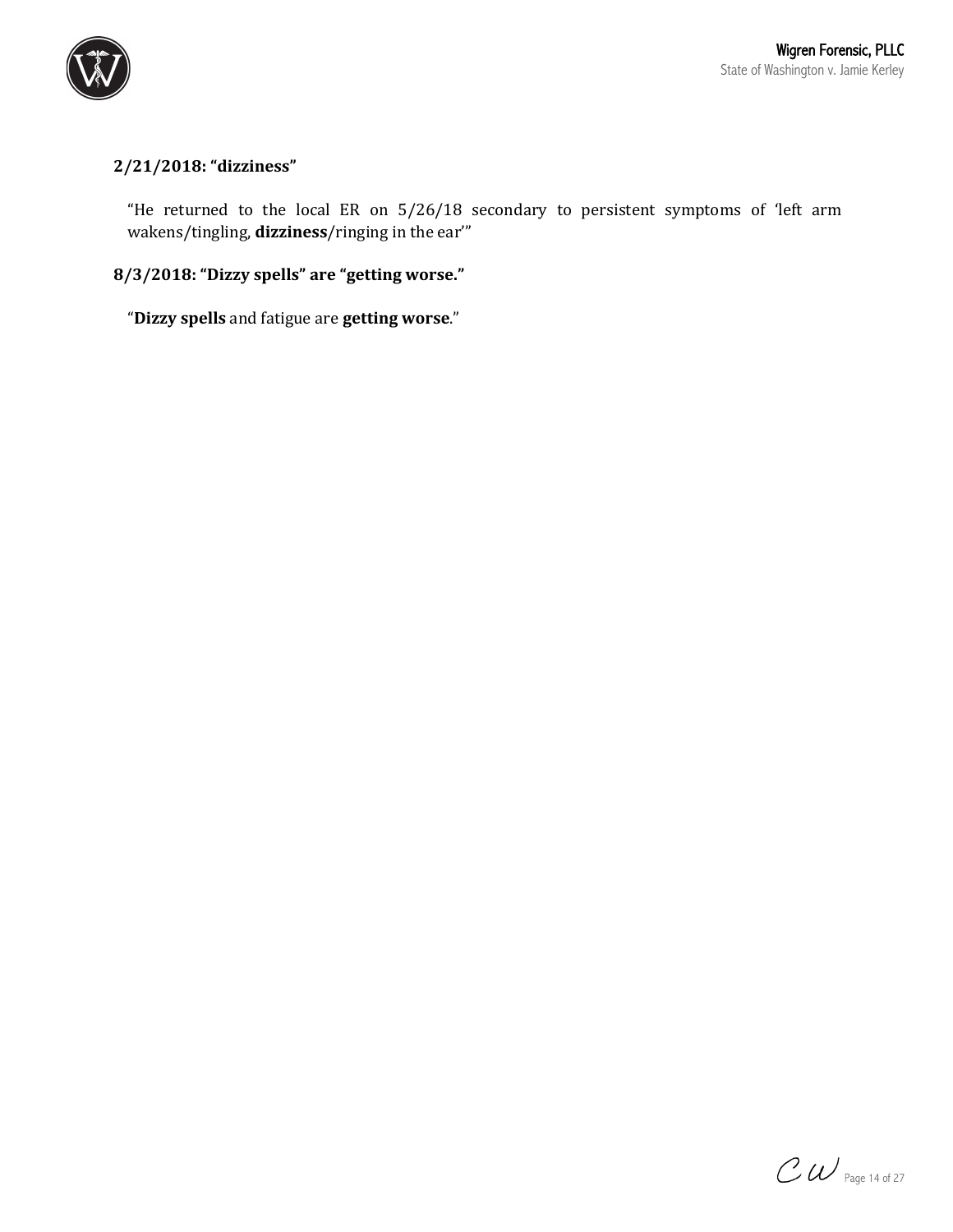

## Loss of consciousness: ABSENT

# **1/29/2011: "lightheadedness"**

"He endorsed fatigue, palpitations (not associated with the pain) and dizziness/lightheadedness"

## **9/7/2010: "lightheadedness"**

"complaints of vertigo but a constant **lightheadedness**"

### **9/9/2011: "lightheadedness"**

"He has a long history of lightheadedness (3-4 years)"

### **1/27/2011: "lightheadedness"**

"He also has **lightheadedness** on standing"

"He does note some occasional lightheadedness/dizziness"

#### **3/29/2004: "lightheadedness"**

"**lightheadedness** and **near syncope** when standing up"

#### 5/4/2017: "No ... loss of consciousness"

"**No head trauma/loss of consciousness**"

#### 5/4/2017: "Does not think he ... loss of consciousness"

"Does not think he hit his head or loss of consciousness"

#### 5/26/2017: "No loss of consciousness"

"motor vehicle accident three weeks ago. No loss of consciousness. Sustained bruise over left shoulder"

### 9/21/2017: "negative for loss of consciousness"

"Patient states he was **negative for loss of consciousness**."

#### 2/21/2018: "blacked out for less than one minute"

"Mr. C reported he hit the left side of his head against the driver side window and **blacked out** for less than one minute"

 $\mathcal{CW}$  Page 15 of 27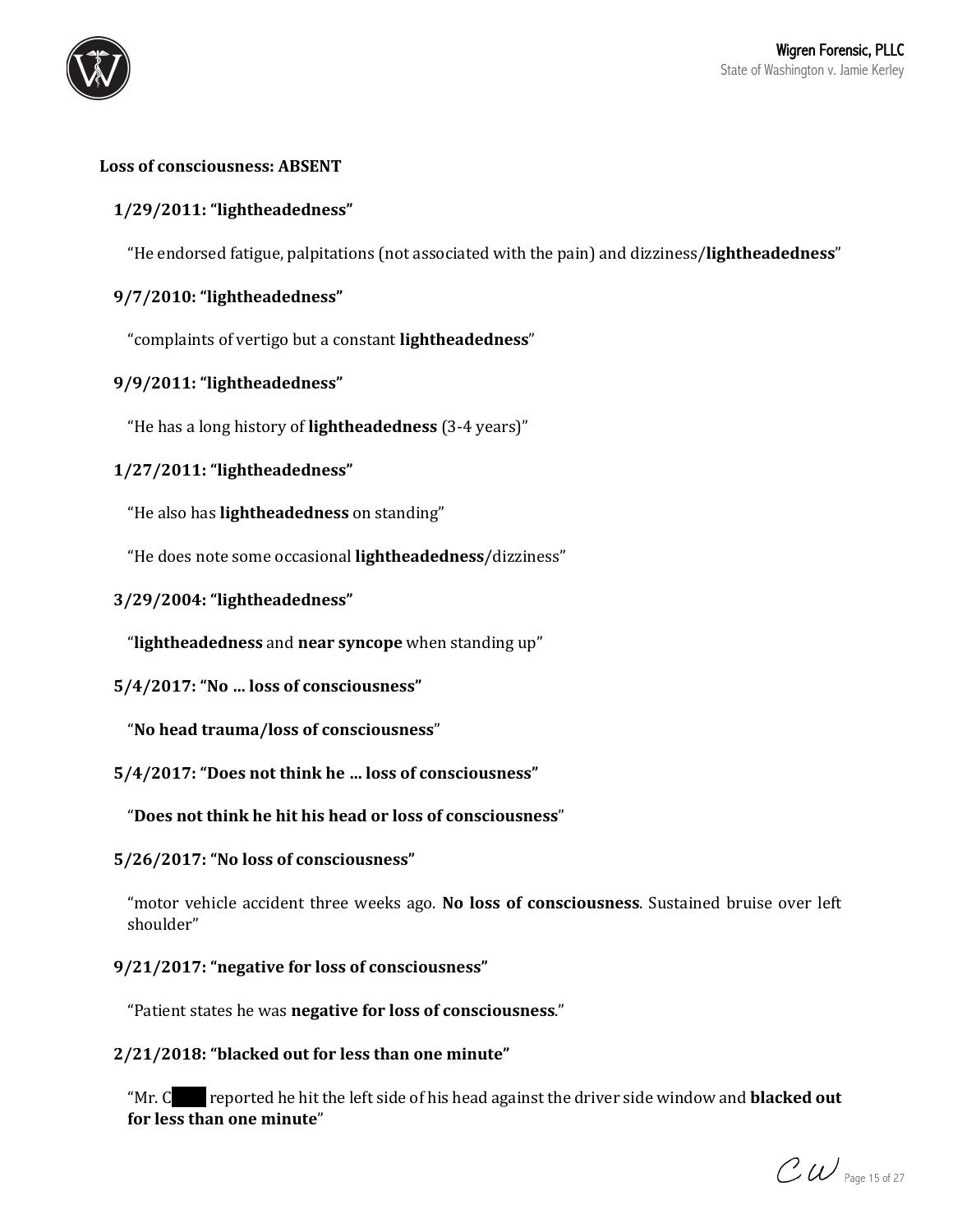

# **8/27/2018: "I lost consciousness"**

"Yes, I did, I lost consciousness, for an undetermined amount of time I blacked out. Five seconds, 30 seconds, I don't know. Okay? But that was all after the accident. It happened then after the gentleman hit me the second time"

 $\mathcal{CW}$  Page 16 of 27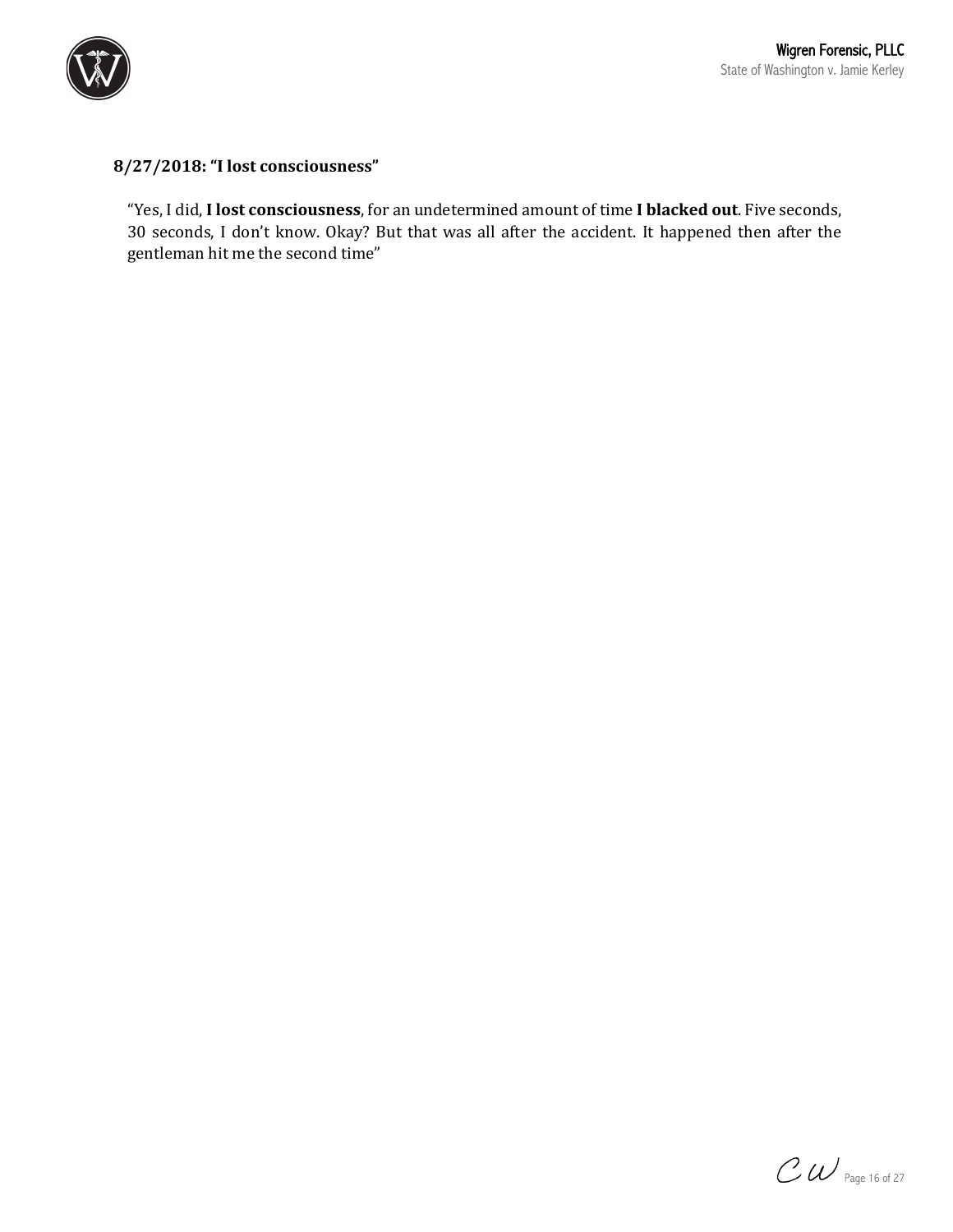

# **Headaches: PRESENT (longstanding)**

## 11/6/2000: "daily episodes of headache"

"patient reports **daily episodes of headache** isolated to frontal area bilaterally, precipitated by stress"

### **10/17/2002: "morning headaches"**

"This patient also has **morning headaches**"

**10/25/2006: "Frequent headaches"**

"**Frequent headaches**/dull/heavy feeling for 2 months"

### **7/22/2008: "history of headaches"**

"patient also states a **history of headaches**, dizziness"

### **11/10/2011: "headaches"**

"significant for night sweats, **headaches**"

### **6/8/2016: "frequent new headaches left sided"**

"**frequent new headaches left sided** more than right"

### 5/4/2017: "mild headache, bilateral at back of the head"

"mild headache, bilateral at back of the head- attributes to the backboard and neck brace"

# **5/8/2017:** "since he was in his car accident, he has had a bad headache" and prior to accident **"very rarely has any headache"**

"since he was in his car accident, he has had a bad headache and ringing in both ears. Vet states **very rarely has any headache** at all, but this will not go away. Vet states would like to know if there is something stronger that Excedrin headache med that can be ordered for him"

### **5/26/2017: "developed headache"**

"**developed headache** with ringing in ears still persisting"

 $\mathcal{CW}$  Page 17 of 27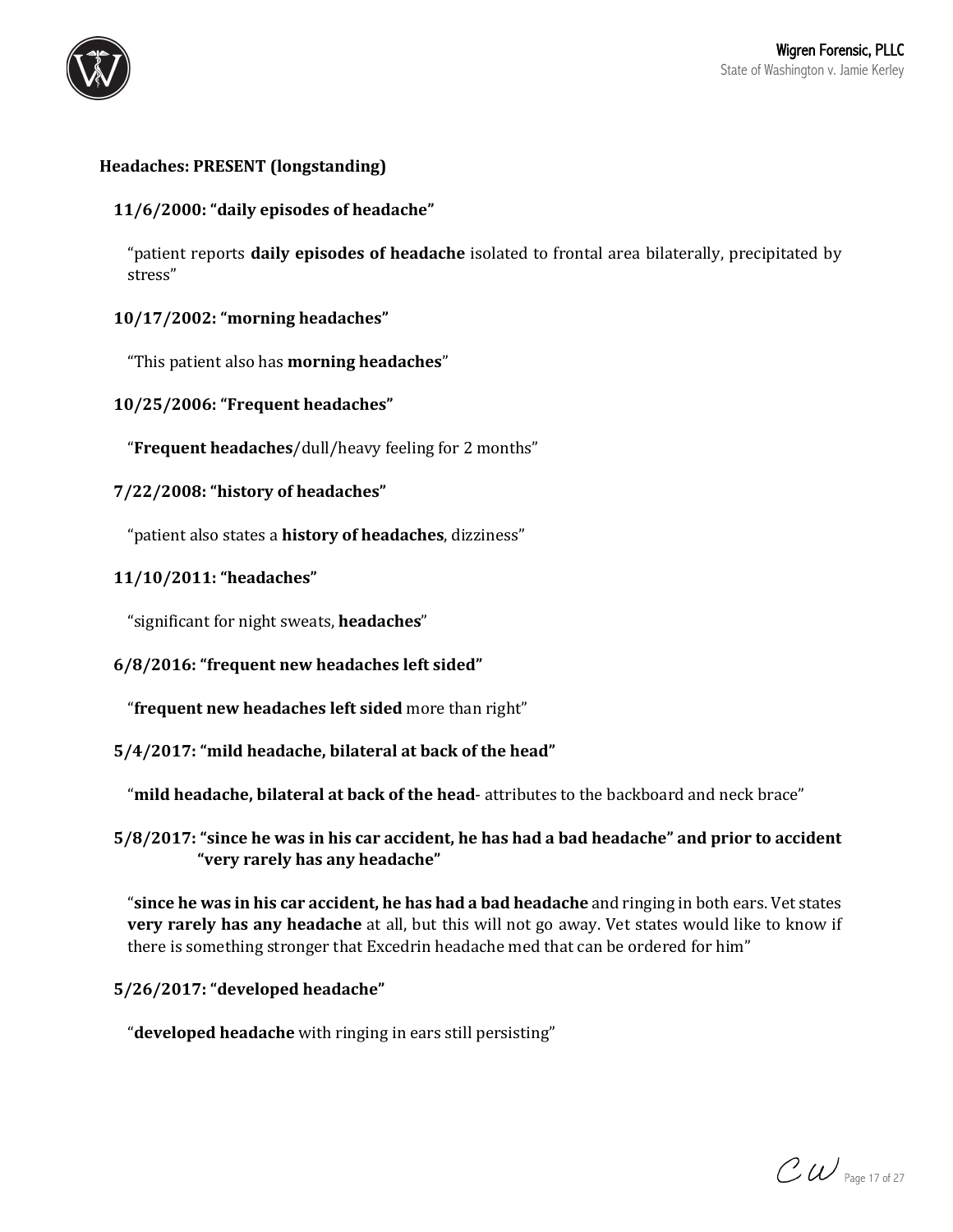

# **6/6/2017: "started having some occipital headaches"**

"Subsequently, however, he **started having some occipital headaches**"

"With respect to his **occipital headaches**, he notes that he and his wife had intercourse and at the **point of orgasm** both his tinnitus as well as his **occipital headache markedly increased**"

### **6/30/2017: "severe headache" and "He doesn't usually get headaches"**

"B presents with **severe headache**. He calls it a migraine, although it seems to originate in his right cervical neck and radiates up to the top of his head. He notes that it is worse when he is in the bright sun or when he is watching T.V. He is also not sure if it is related, but he just had a test for his tinnitus and the audiologist noted that he may have worse tinnitus for a day or two after the testing. He feels like it is a 'brick sitting on the back of my head'. He notes that it is 7-8/10 in severity"

### "He notes the **headache started last night**"

"He notes that after his recent motor vehicle accident, he had felt there was a pressure on the back of his head like 'palming a basketball' but nowhere near like this. He **doesn't usually get headaches"**

"**Tension headache" and** "**He doesn't usually get headache"**

### **7/20/2017: "Post-concussive headache"**

#### "**Post-concussive headache**"

### 9/21/2017: "reclusive because of his headaches" and "new since his accident"

"states that he's basically a near **reclusive because of his headaches** and he needs to be in dark rooms because of light sensitivity, he can't watch TV, he is trying a yellow lens glasses to see if this will help"

"Patient states he has migraines. He states these are **new since his accident**. He Is a pain score  $3/10$  up to  $8/10$ . Today he states that the pain starts from the back of his neck or skull going to the temples or side of his head. He states it feels like his head is in a vice grip or squeezing. He notes that he is sensitive to light, or even the glare of light such as the sun peeking through the clouds, also hot temperatures and or warm weather outdoors can increase his symptoms. Laying down will help"

### "**Occipital headaches, occur during intimacy**"

"migraine headache, likely post concussive syndrome"

 $\mathcal{CW}$  Page 18 of 27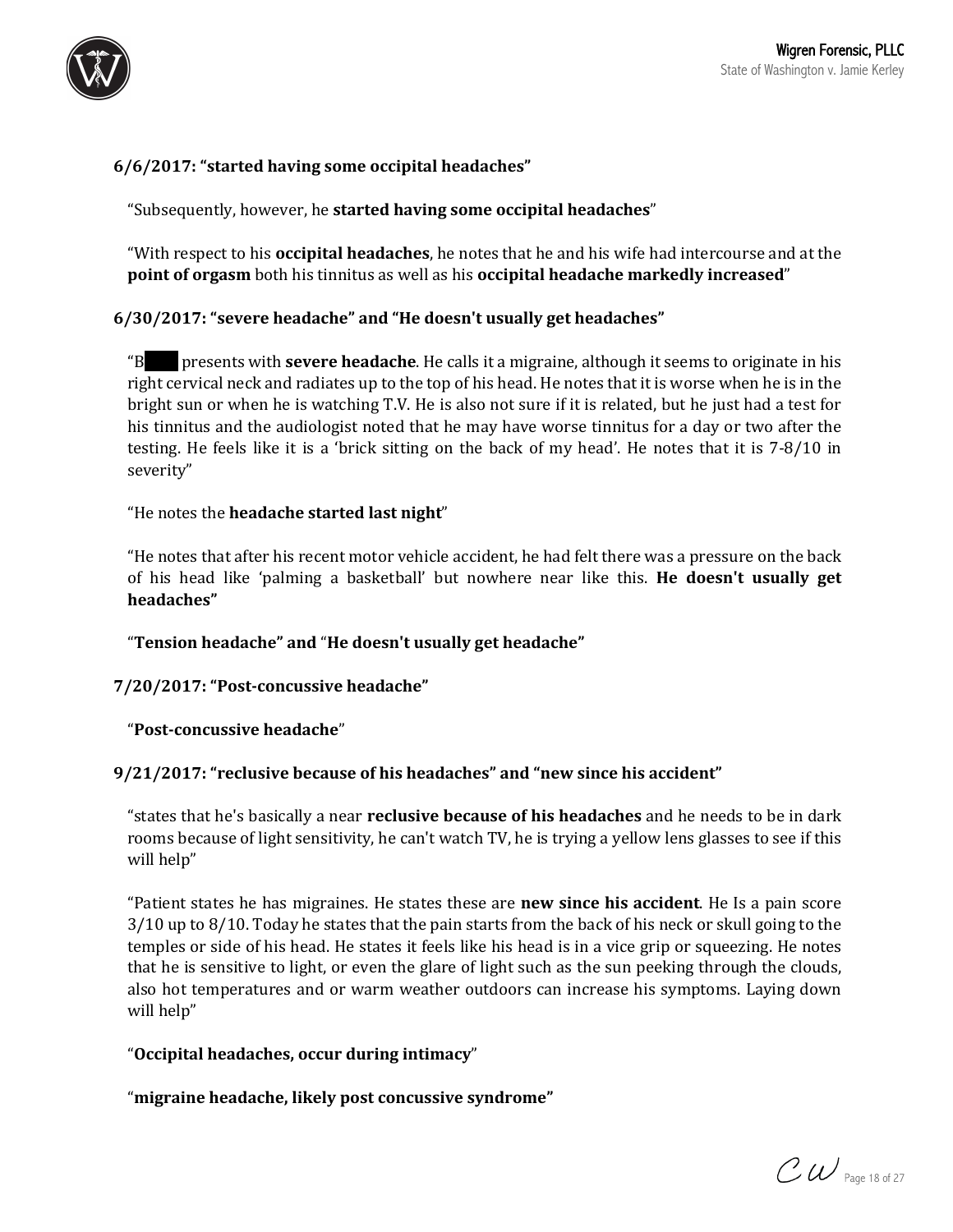

"Photophobia and migraine headache likely post concussive syndrome. Status post high-speed motor vehicle accident on  $5/4/17"$ 

"Discussed with the patient that I feel his **headaches are most likely tension related with occipital neuritis**

"**Tension headache**"

### 2/21/2018: "headaches" and "bilateral headache at the back of his head"

"reported physical complaints including chronic pain, headaches, tinnitus, and left arm weakness"

"Police and fire came to the scene after 911 was called and the patient was taken to the emergency department at Portland VAMC via ambulance. At the time, Mr. C experienced **bilateral** headache at the back of his head"

### 10/16/2018: "headache-new onset after motor vehicle accident"

"headache-new onset after motor vehicle accident. Nl CTA head and neck 8/17. Rx amitriptyline, gabapentin 600mg bid, Excedrin as needed"

 $\mathcal{CW}$  Page 19 of 27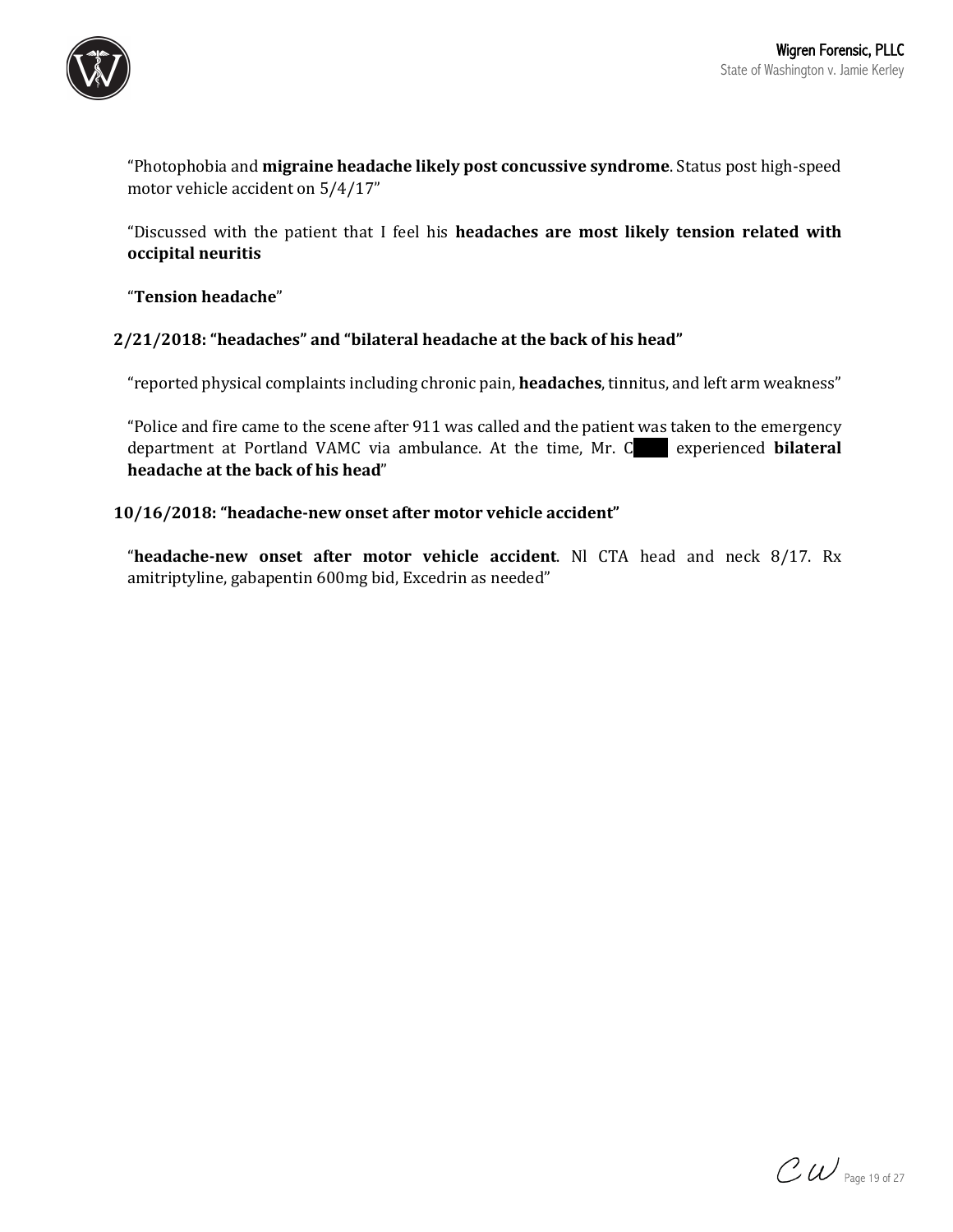

## **Ringing/tinnitus: PRESENT (longstanding)**

## **8/12/2010: "ear ringing" and "tinnitus"**

"Chief complaint/Reason for Visit: patient here for follow-up on dizziness, light sensitivity, ear **ringing**"

"He has **tinnitus** on both ears"

### **8/13/2010: "tinnitus"**

"One of his recent concern was the dizziness for which I sought the help of ENT since he also had **tinnitus**. I tried to eliminate many drugs that could cause his dizziness, would the thyroid problem contribute to his dizziness?"

### 5/8/2017: "ringing in both ears"

"Vet called and left a message on my phone stating that since he was in his car accident, he has had a bad headache and **ringing in both ears**."

### **5/16/2017: "ringing in the ears that is constant" and "started since the car accident"**

"Vet reports still having the **ringing in the ears that is constant**. Vet reports that is a high-pitched humming sound. When is in a loud setting not as noticeable, but when lays down at night or talking to one person, can hear it. States it **started since the car accident** and has not gone away."

#### 5/26/2017: "ringing in ears persisting" and "Tinnitus: unknown etiology"

"developed headache with **ringing in ears persisting** despite trying dexamethasone prescribed by his PCP"

#### "**Tinnitus: unknown etiology**"

"Vet states is going to local emergency room because he is still **having ringing and dizziness from** the car accident"

#### **6/6/2017: "new-onset tinnitus"**

**"He** also notes that he has **new-onset tinnitus** that seems to be in both ears but much worse in the left."

 $\mathcal{CW}$  Page 20 of 27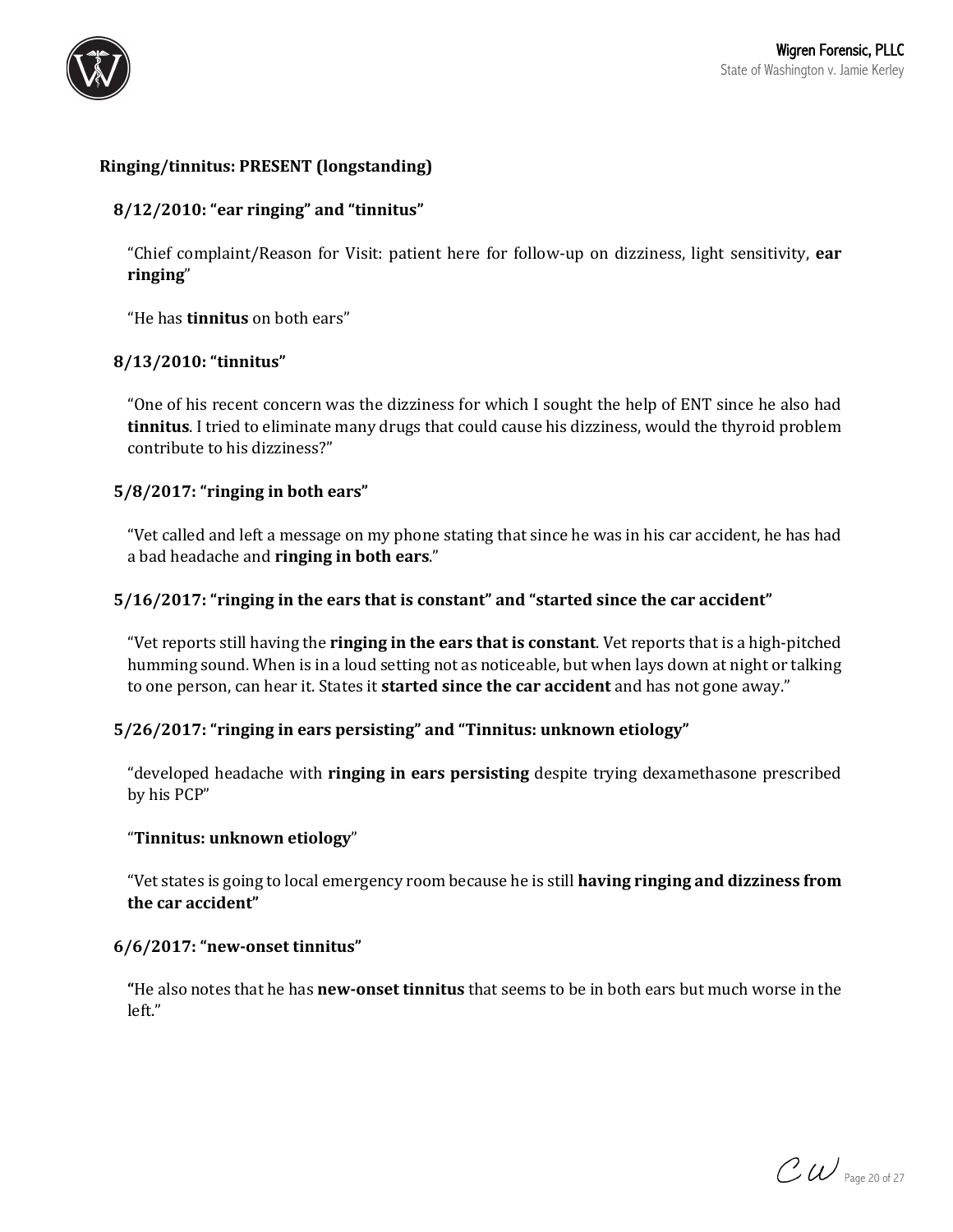

# 9/21/2017: "Ringing in ears: Patient states he's never had this before"

"Ringing in ears: Patient states he's never had this before. That is now been nonstop since his motor vehicle accident and he gets ringing in both ears left greater than right."

### **12/14/2017: "TV on with 90-minute timer, which 'cancels out the ringing'"**

"Goes to sleep with TV on with 90-minute timer, which 'cancels out the ringing'. He got a sound machine, and he likes the crickets, but his wife doesn't. She liked the ocean, but it did less for him in regard to distracting him from the tinnitus."

### 8/27/2018: "I've never had ringing in my ears"

"If I could add another thing about the **tinnitus**, um, I've never had ringing in my ears"

 $\mathcal{CW}$  Page 21 of 27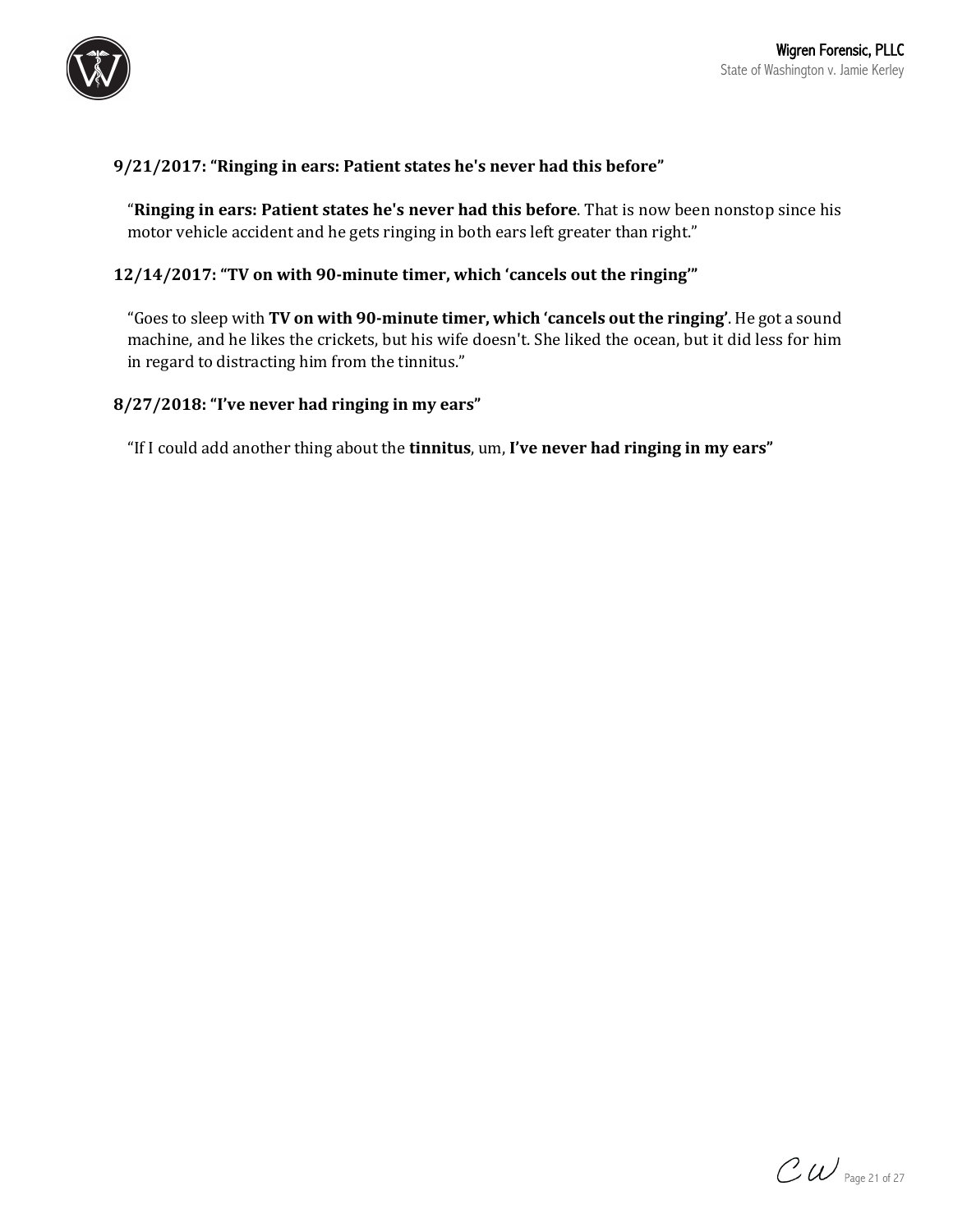

# **Photophobia/light sensitivity: PRESENT (longstanding)**

### **8/30/2010: "photophobia"**

"Has also been feeling more dizzy when stands up from seated position and light sensitive (**photophobia**)"

### **9/10/2010: "light sensitivity"**

"his **light sensitivity** has improved"

### **9/21/2017: "photophobia"**

"Photophobia and migraine headache, likely post concussive syndrome"

"he needs to be in dark rooms because of **light sensitivity**, he can't watch TV, he is trying a yellow lens glasses to see if this will help"

### **2/21/2018: "photophobia"**

"Mr. C described frontal and occipital migraines with **photophobia**"

 $\mathcal{CW}$  Page 22 of 27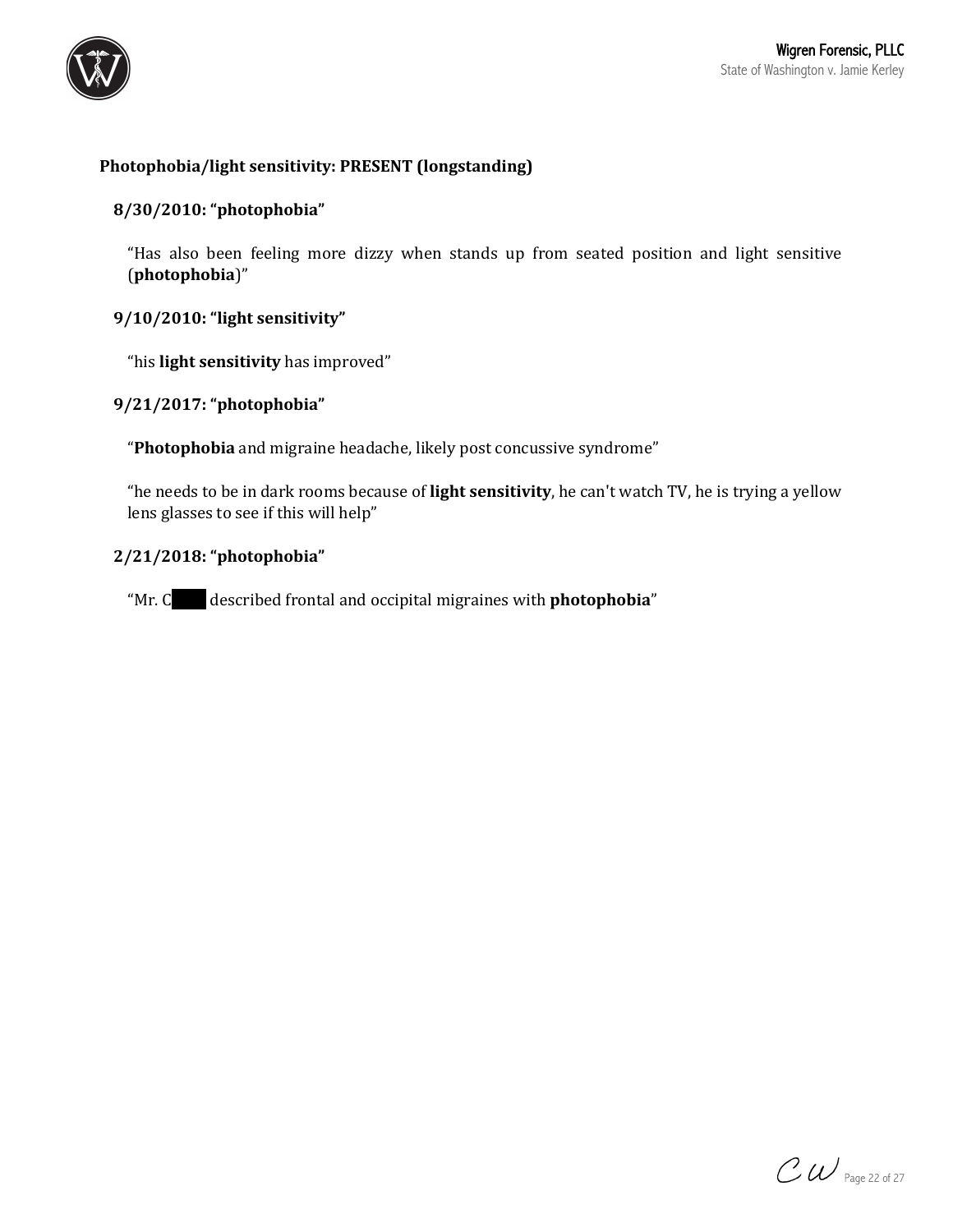

## **Sexual function: PRESENT (longstanding)**

## 8/24/2006: "Opiate medicines can decrease sex drive and sexual arousal"

"SEXUAL ACTIVITY: Opiate medicines can decrease sex drive and sexual arousal"

### 9/21/2011: "noticed decline in his sexual drive"

"By stopping testosterone, he noticed decline in his sexual drive"

### 11/1/2010: "not gotten any better"

"Regarding the past question of sexual side effects on Citalopram, despite having been off this medication for several months, this has **not gotten any better**"

### **10/27/2015: "uses testosterone"**

"He **uses testosterone** and has improved sexual function for several days but then it declines"

 $\mathcal{CW}$  Page 23 of 27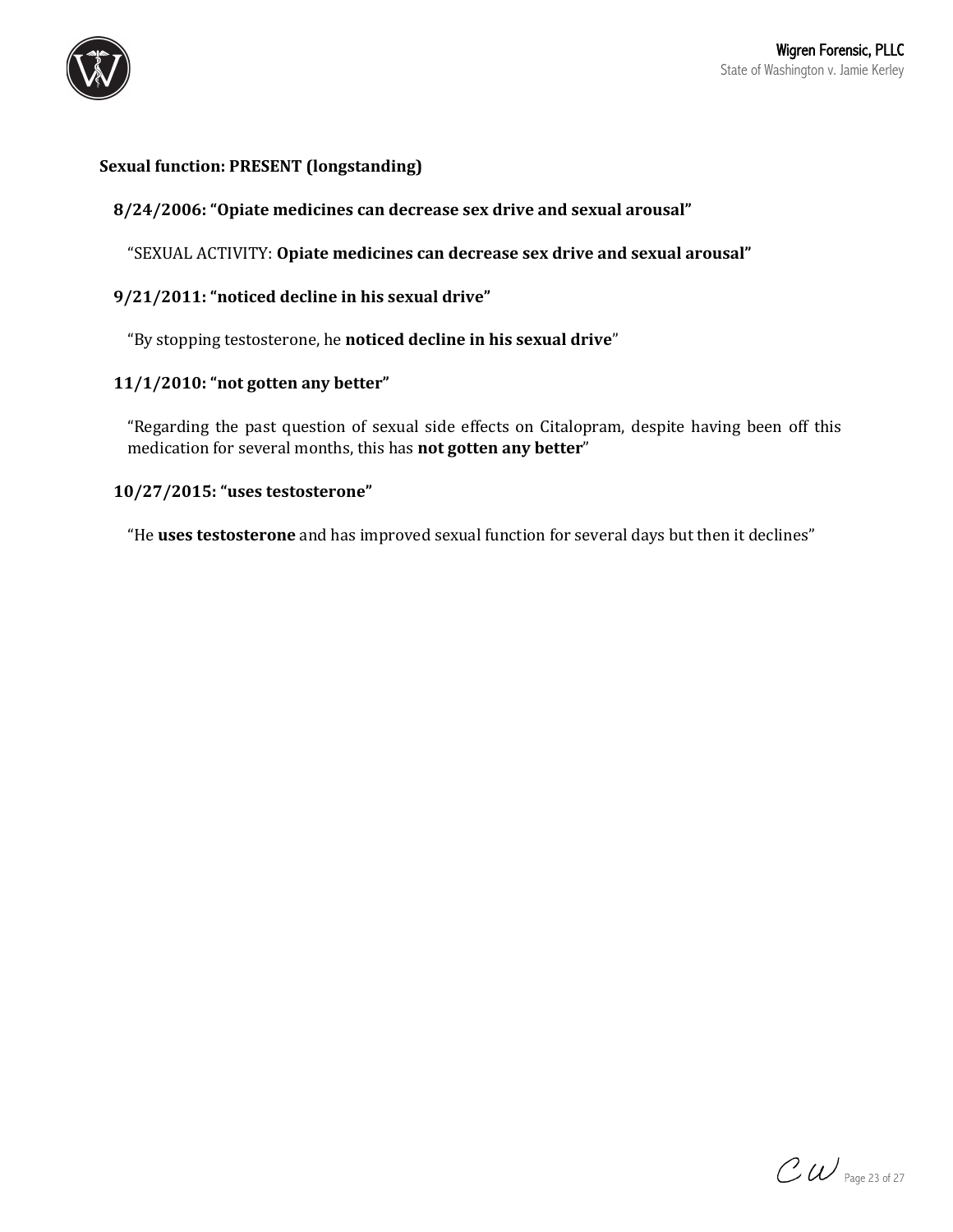

# Cervical neck strain and left shoulder pain: PRESENT (longstanding)

### 4/19/2000: "disabling conditions of left shoulder" and "chronic cervical pain"

"In addition to the above **disabling conditions** (left shoulder, right knee, left ankle) the VA has also service connected him for lumbar and thoracic strain...he has **chronic cervical**, thoracic, and lumbar pain"

### 7/29/2003: "hypermobility, left shoulder"

"Gluten sensitive enteropathy with tendonitis 10% and **hypermobility, left shoulder**"

# **7/20/2008: "left side of neck tingling"**

"left side of neck tingling, dizziness, and patient felt his heart race"

### **5/26/2017: "Degenerative changes of the cervical spine"**

"Degenerative changes of the cervical spine"

**6/6/2017: "Probable cervical neck strain"**

"**Probable cervical neck strain**"

2/21/2018: "diagnosed with cervical strain and shoulder pain"

"Mr. C was discharged that same day after being diagnosed with **cervical strain and shoulder pain**"

 $\mathcal{CW}$  Page 24 of 27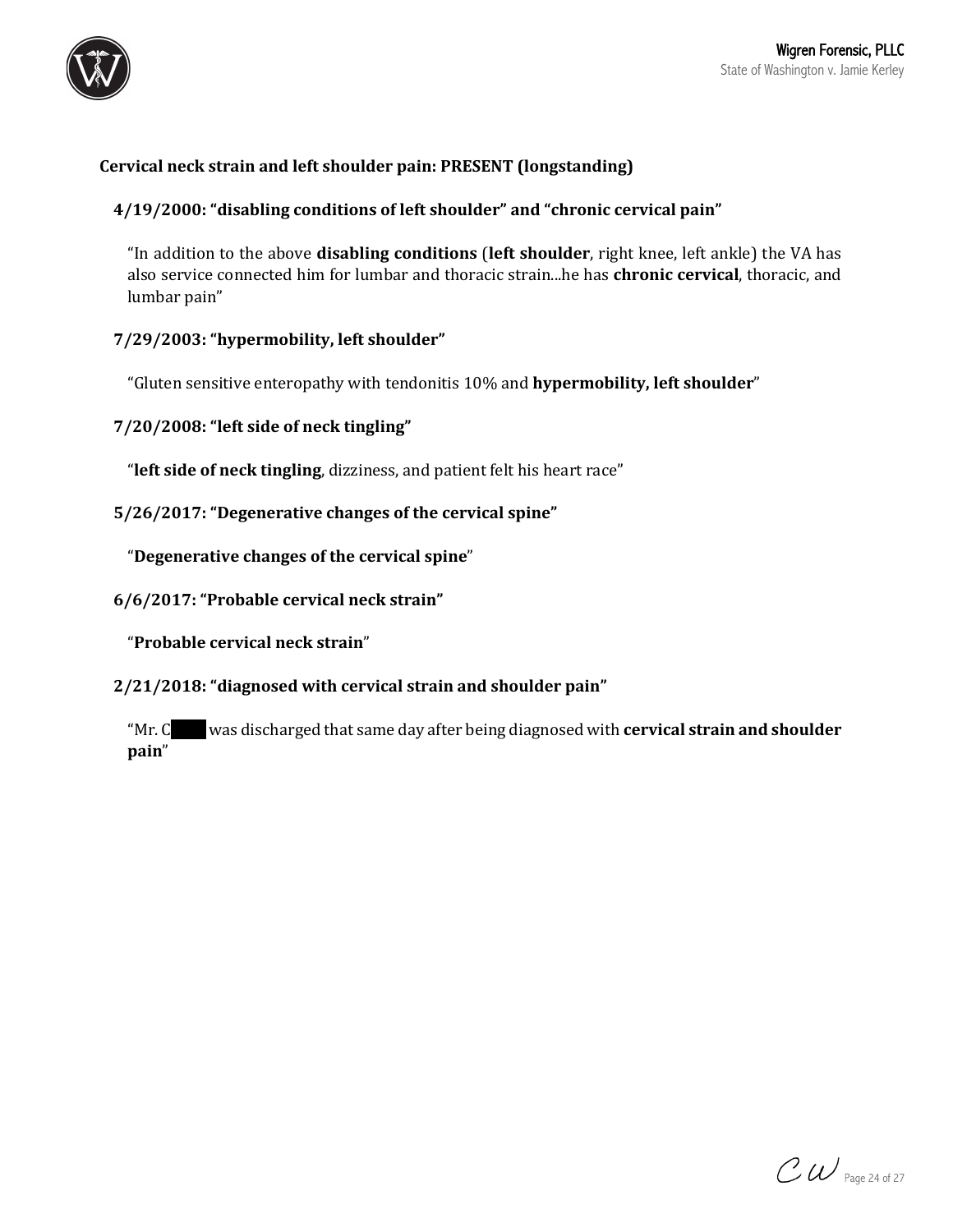

#### **Secondary gain: POSSIBLY PRESENT**

**7/11/2001:** "brought me descriptions (per my request) of typical lathes used in making and refurbishing pool cues" and "\$3200 price tag and potential cost of a second piece of **equipment"**

Mental health clinician documents "Met with outpatient in my office. He **brought me descriptions (per my request)** of typical lathes used in making and refurbishing pool cues," and "equipment's \$3200 price tag and potential cost of a second piece of equipment (pantograph) which does fine point inlays"

### **7/16/2001: "secondary gain via the sick role"**

Psychiatric consultation documents "contributing factor is his history of abuse as a child requiring hospitalization and transfer to another home; this may suggest some **secondary gain via the sick role** is at work here. Therefore, this is a complex biopsychosocial situation for this gentleman."

# 5/21/2007: "does not plan to return to employment" and "already supplied thousands for his **current equipment"**

Vocational rehabilitation consultation documents  $Mr. C$  "continues to make pool cues with the lathe equipment provided him by Chapter 31 section of the VA Regional Office." Documents that "he reports that the lathe is not accurate enough to provide quality-level cues that the market requests," and that "this 100% service connected vet does not plan to return to employment, but reports belief that his advanced equipment would greatly increase his ability to sell cues and stay independent." Also noted that "Mr. C bold me that he has mostly traded cues for other services/supplies rather than income." The author "forewarned him of likely challenge to his new request - since they had already supplied thousands for his current equipment and were more interested in 'employment' objectives over improving 'quality of life' objectives."

 $\mathcal{CW}$  Page 25 of 27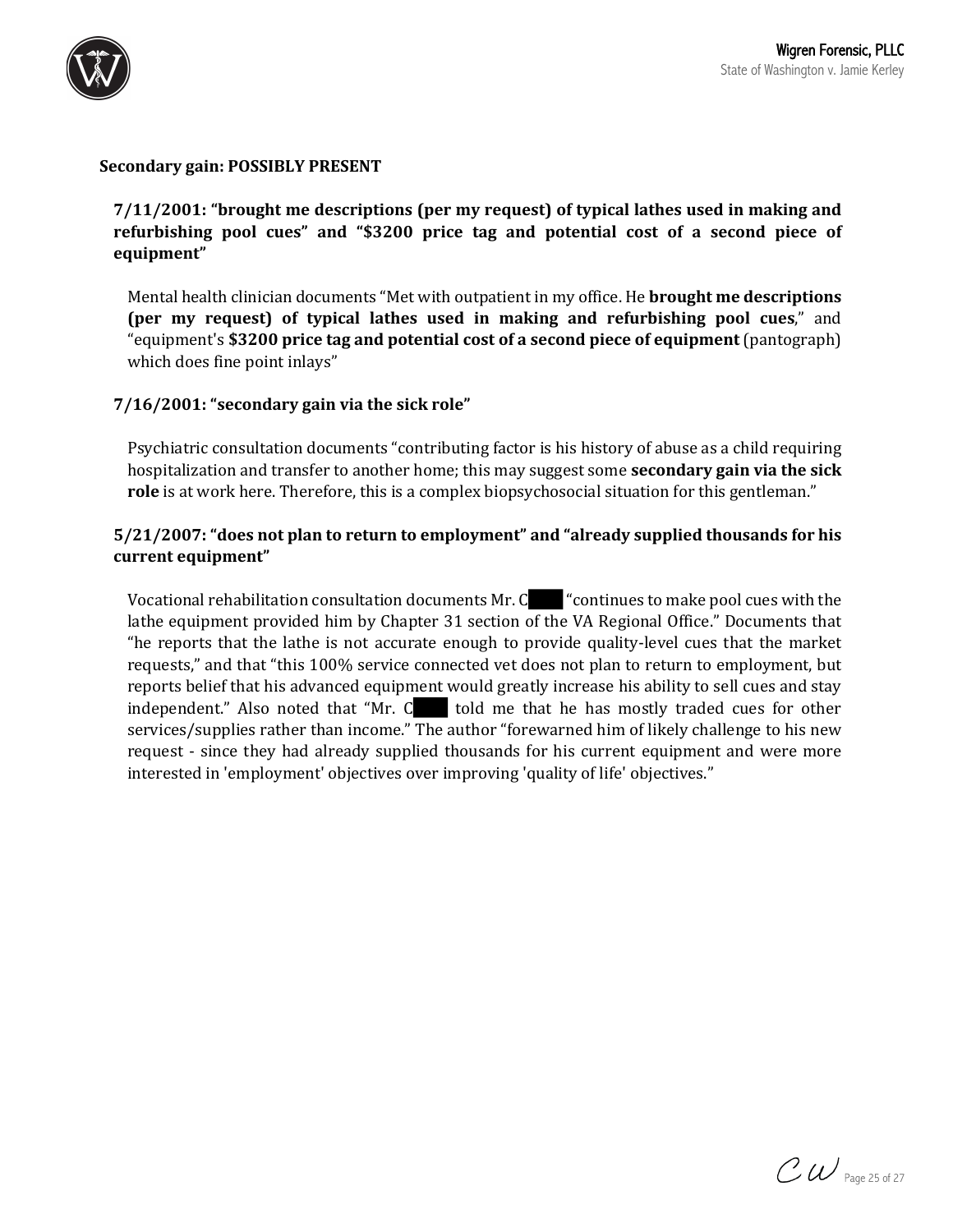

# **Hyperalgesia: PRESENT**

# **8/30/2010: "hyperalgesia"**

"Diffuse pain - some features of fibromyalgia (diffuse non-descript pain with **hyperalgesia**"

## **11/15/2010: "hyperalgesia"**

"Diffuse pain - some features of fibromyalgia (diffuse non-descript pain with **hyperalgesia**)"

# **3/14/2011: "hyperalgesia"**

"Diffuse pain - some features of fibromyalgia (diffuse non-descript pain with **hyperalgesia**)"

### 1/12/2014: "decrease narcotic intake-may have some effect on hyperalgesia"

"patient can consider decrease narcotic intake-may have some effect on hyperalgesia experienced by patient"

### **2/20/2014: "decrease narcotic intake-may have some effect on hyperalgesia"**

"patient can consider decrease narcotic intake-may have some effect on hyperalgesia experienced by patient"

### **9/21/2016: "may have hyperalgesic syndrome"**

"He **may have hyperalgesic syndrome**"

### **8/1/2017: "hyperalgesic syndrome"**

"**hyperalgesic syndrome**"

 $\mathcal{CW}$  Page 26 of 27